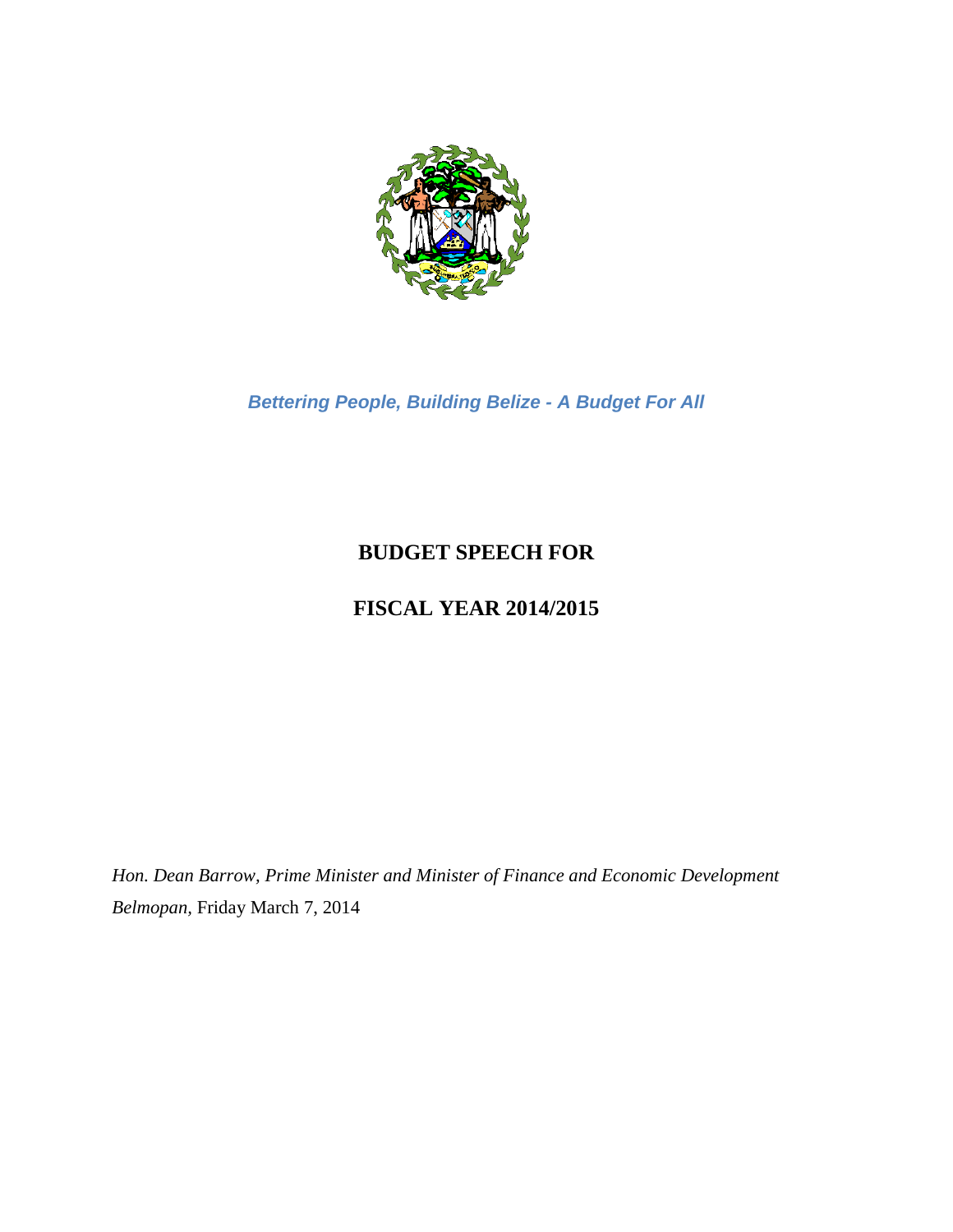|                                          | <b>BUDGET</b><br><b>OUTTURN</b><br>2012/2013 | <b>APPROVED</b><br><b>BUDGET</b><br>2013/2014 | <b>PROTECTED</b><br><b>OUTTURN</b><br>2013/2014 | <b>DRAFT</b><br><b>BUDGET</b><br>2014/2015 |
|------------------------------------------|----------------------------------------------|-----------------------------------------------|-------------------------------------------------|--------------------------------------------|
| <b>TOTAL REVENUES AND GRANTS</b>         | 837,375,770                                  | 872,475,395                                   | 900,594,062                                     | 956,149,756                                |
| <b>TOTAL REVENUE</b>                     | 816,034,765                                  | 831,393,882                                   | 860,594,062                                     | 910,149,756                                |
| <b>RECURRENT REVENUE</b>                 | 811,415,600                                  | 826,342,818                                   | 855,485,716                                     | 904,913,701                                |
| <b>TAX REVENUE</b>                       | 703,685,147                                  | 727,016,589                                   | 747,447,432                                     | 784,069,372                                |
| Income and profits                       | 232,071,622                                  | 233,781,598                                   | 240,719,852                                     | 250,824,836                                |
| of which: Petroleum taxation             | 32, 176, 255                                 | 31,410,125                                    | 18,007,768                                      | 16,675,731                                 |
| Taxes on property                        | 4,896,600                                    | 7,154,307                                     | 5,901,295                                       | 5,862,025                                  |
| Taxes on Int'l trade & transactions      | 188,768,121                                  | 203,465,365                                   | 199,561,366                                     | 212,083,645                                |
| of which: Import duties                  | 141, 173, 075                                | 153,751,378                                   | 152,290,470                                     | 162,559,596                                |
| Taxes on goods and services              | 277,948,804                                  | 282,615,319                                   | 301,264,919                                     | 315,298,866                                |
| of which: GST                            | 214, 141, 915                                | 218,288,840                                   | 237, 124, 953                                   | 247,000,000                                |
| <b>NON-TAX REVENUE</b>                   | 107,730,453                                  | 99,326,229                                    | 108,038,284                                     | 120,844,329                                |
| Property Income                          | 5,714,168                                    | 6,869,848                                     | 15,301,791                                      | 15,463,972                                 |
| Licenses                                 | 14,770,480                                   | 15,818,232                                    | 14,287,817                                      | 15,165,785                                 |
| Royalties                                | 27,330,047                                   | 30,339,436                                    | 37,954,993                                      | 45,693,853                                 |
| of which: Petroleum royalties            | 14,568,896                                   | 12,320,000                                    | 8.605.664                                       | 8,600,000                                  |
| Ministries/Departments                   | 32,237,246                                   | 36,877,337                                    | 39,429,042                                      | 35,351,820                                 |
| of which: Oil working interest           | 6,500,000                                    | 10,514,000                                    | 12,542,791                                      | 8,200,000                                  |
| Repayment of old loans                   | 27,678,511                                   | 9,421,376                                     | 1,064,640                                       | 9,168,899                                  |
| <b>CAPITAL REVENUES</b>                  | 4,619,165                                    | 5,051,064                                     | 5,108,346                                       | 5,236,055                                  |
| GRANTS                                   | 21,341,005                                   | 41,081,513                                    | 40,000,000                                      | 46,000,000                                 |
| <b>TOTAL EXPENDITURES</b>                | 854,001,007                                  | 933,840,919                                   | 974,637,521                                     | 1,013,204,343                              |
| <b>RECURRENT EXPENDITURE</b>             | 706,726,240                                  | 778,004,801                                   | 780,222,243                                     | 821,797,672                                |
| <b>Personal Emoluments</b>               | 298,153,525                                  | 313,155,625                                   | 312,005,434                                     | 332, 352, 527                              |
| Pensions                                 | 54,489,377                                   | 55,230,406                                    | 54,788,668                                      | 57,781,636                                 |
| Goods & Services                         | 165,745,287                                  | 181,049,248                                   | 173,008,990                                     | 196,541,284                                |
| <b>Subsidies &amp; Current Transfers</b> | 130,593,924                                  | 132,029,161                                   | 133,452,141                                     | 142,795,820                                |
| Interest Payments                        | 57,744,127                                   | 96,540,361                                    | 106,967,010                                     | 92,326,405                                 |
| <b>CAPITAL EXPENDITURES</b>              | 147,274,767                                  | 155,836,118                                   | 194,415,278                                     | 191,406,671                                |
| <b>Capital II Expenditures</b>           | 66,199,409                                   | 67,471,148                                    | 105, 141, 296                                   | 105,894,006                                |
| <b>Capital III Expenditures</b>          | 77,810,897                                   | 85,241,952                                    | 86,150,964                                      | 82,420,877                                 |
| Capital Transfers & Net Lending          | 3,264,461                                    | 3,123,018                                     | 3,123,018                                       | 3,091,788                                  |
| <b>RECURRENT SURPLUS/[DEFICIT]</b>       | 104,689,360                                  | 48,338,017                                    | 75,263,473                                      | 83,116,029                                 |
| <b>PRIMARY SURPLUS/[DEFICIT]</b>         | 41,118,890                                   | 35, 174, 837                                  | 32,923,551                                      | 35,271,818                                 |
| As Percentage of GDP                     | 1.30%                                        | 1.04%                                         | 1.02%                                           | 1.05%                                      |
| <b>OVERALL SURPLUS/[DEFICIT]</b>         | (16, 625, 237)                               | (61, 365, 524)                                | (74, 043, 459)                                  | (57,054,587)                               |
| As Percentage of GDP                     | $-0.53%$                                     | $-1.82%$                                      | $-2.29%$                                        | $-1.70%$                                   |
| <b>AMORTIZATION</b>                      | (61, 199, 000)                               | (64, 470, 000)                                | (62, 977, 000)                                  | (69, 411, 000)                             |
| <b>FINANCING:</b>                        | (77, 824, 237)                               | (125, 835, 524)                               | (137, 020, 459)                                 | (126, 465, 587)                            |

# **SUMMARY OF RECURRENT AND CAPITAL BUDGETS**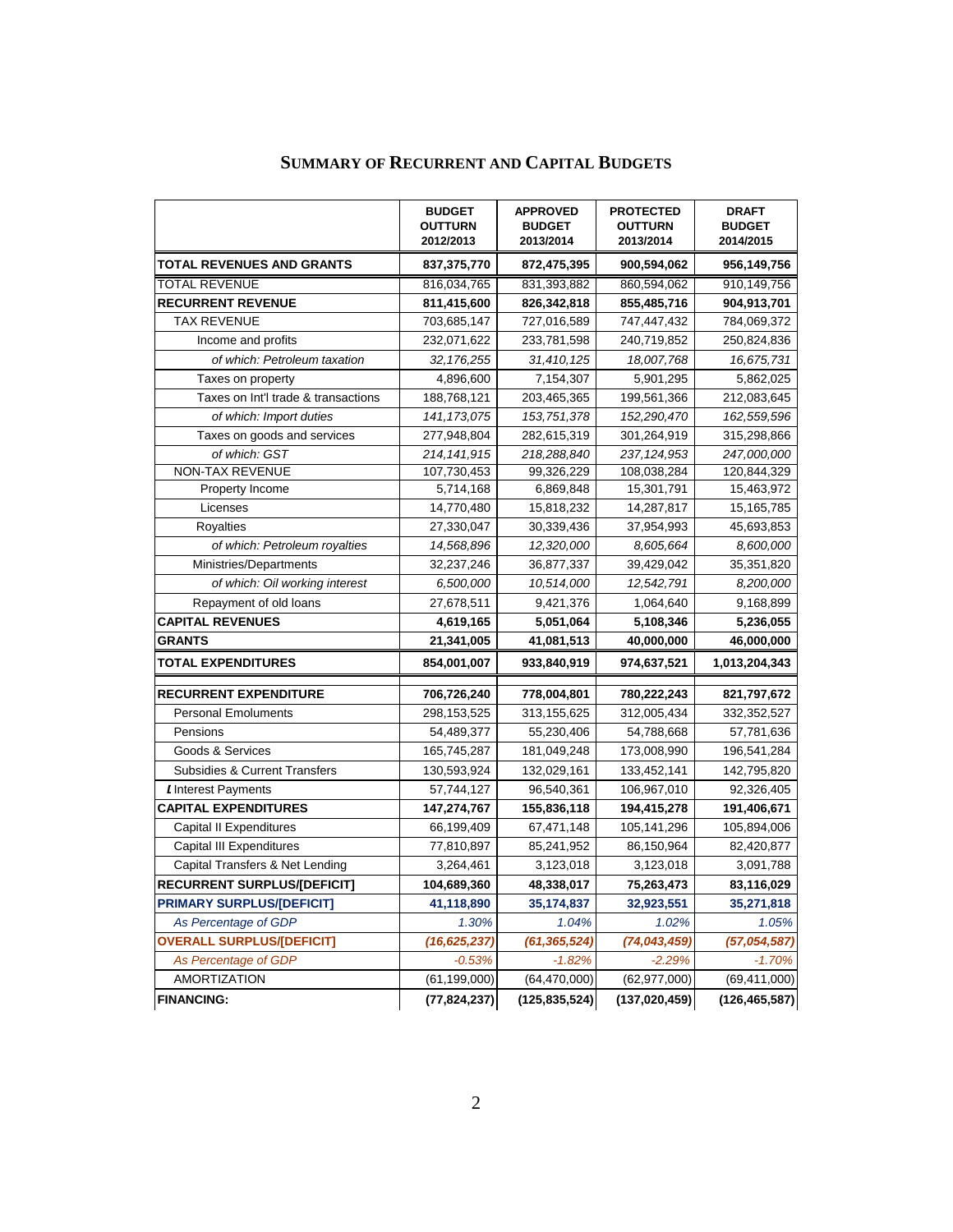# **OUTLINE OF BUDGET STATEMENT FOR FISCAL YEAR 2014/2015**

# **Table of Contents**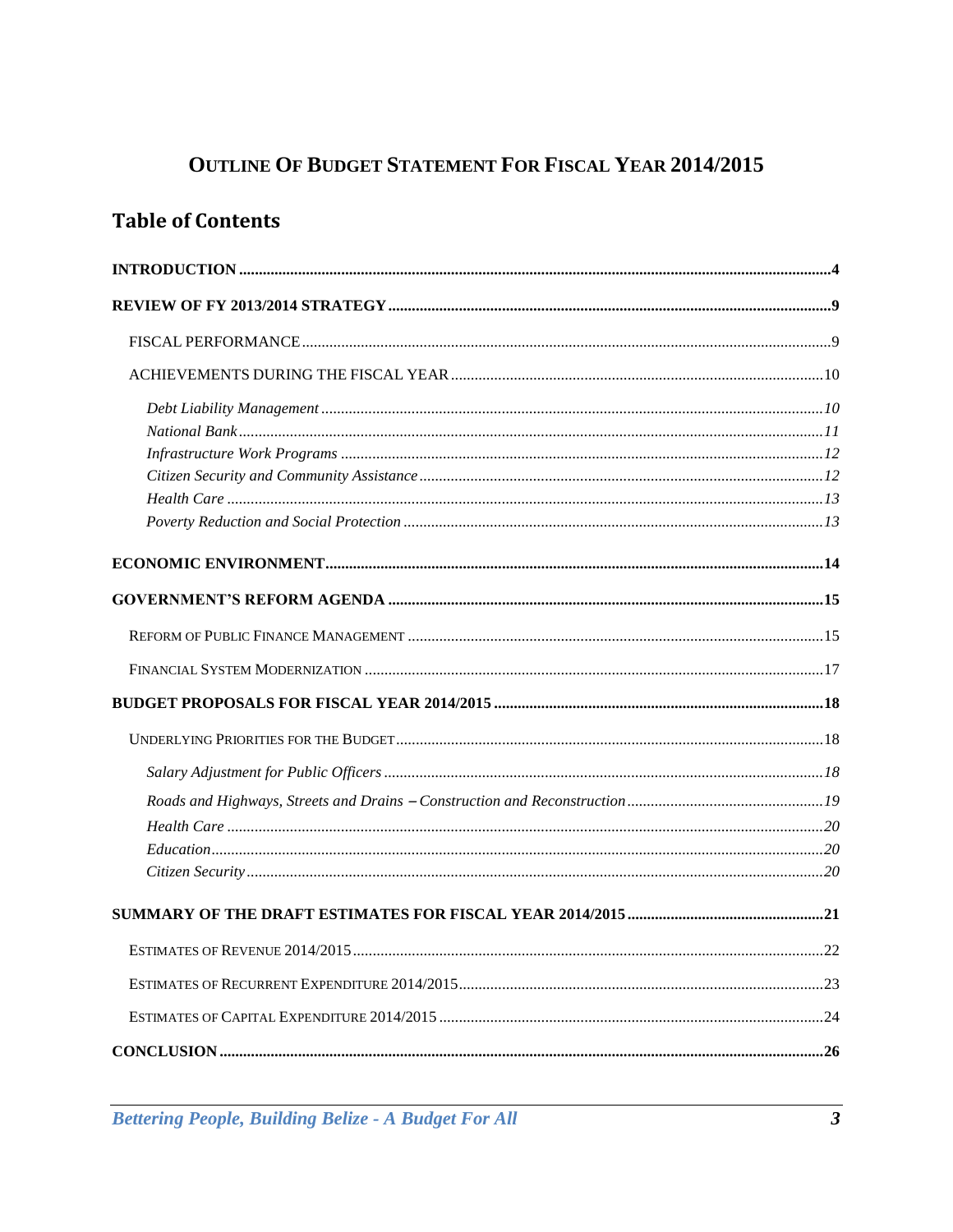# <span id="page-3-0"></span>**INTRODUCTION**

## Mr. Speaker,

I rise to move the second reading of the General Revenue Appropriation Bill for Fiscal Year 2014/2015.

This year, Mr Speaker, we are trying a new approach. This involves a twofold effort. First, we are shortening the oral presentation so as not to overburden the House's and the public's attention span. Then, in this attempt at concision, we are omitting from the Speech a lot of the dry stuff that the regular citizen does not find particularly digestible.

Of course, that material is still absolutely necessary for Members' deliberations and for the dilation of those citizens and agencies that engage in detailed examination of our national Budget. Accordingly, a separate written presentation is being circulated today in the House along with the Speech. It is entitled "Review of the Economy, 2013", and will be available to the general public in both electronic and printed form.

With that said, Mr Speaker, let me get into the prepared Speech.

Mr Speaker,

I consider it fundamental to place the facts and figures, which are the principal constituents of any Budget presentation, into their accompanying social and political setting. That requirement is especially compelling this time round because of a particular conjuncture of circumstances. I therefore hope to make the contextualization exercise especially resonant.

There has lately been some talk of early elections. This has originated with the Opposition and is for reasons that are easy to detect. The recent pace of Government spending and public works, with the accompanying surge in jobs growth, is unprecedented in Independent Belize. This is all part of this Administration's plan, announced some time ago and made more urgent after the sustained rainfall of late 2013 and early 2014. But those on the other side, who only ever did any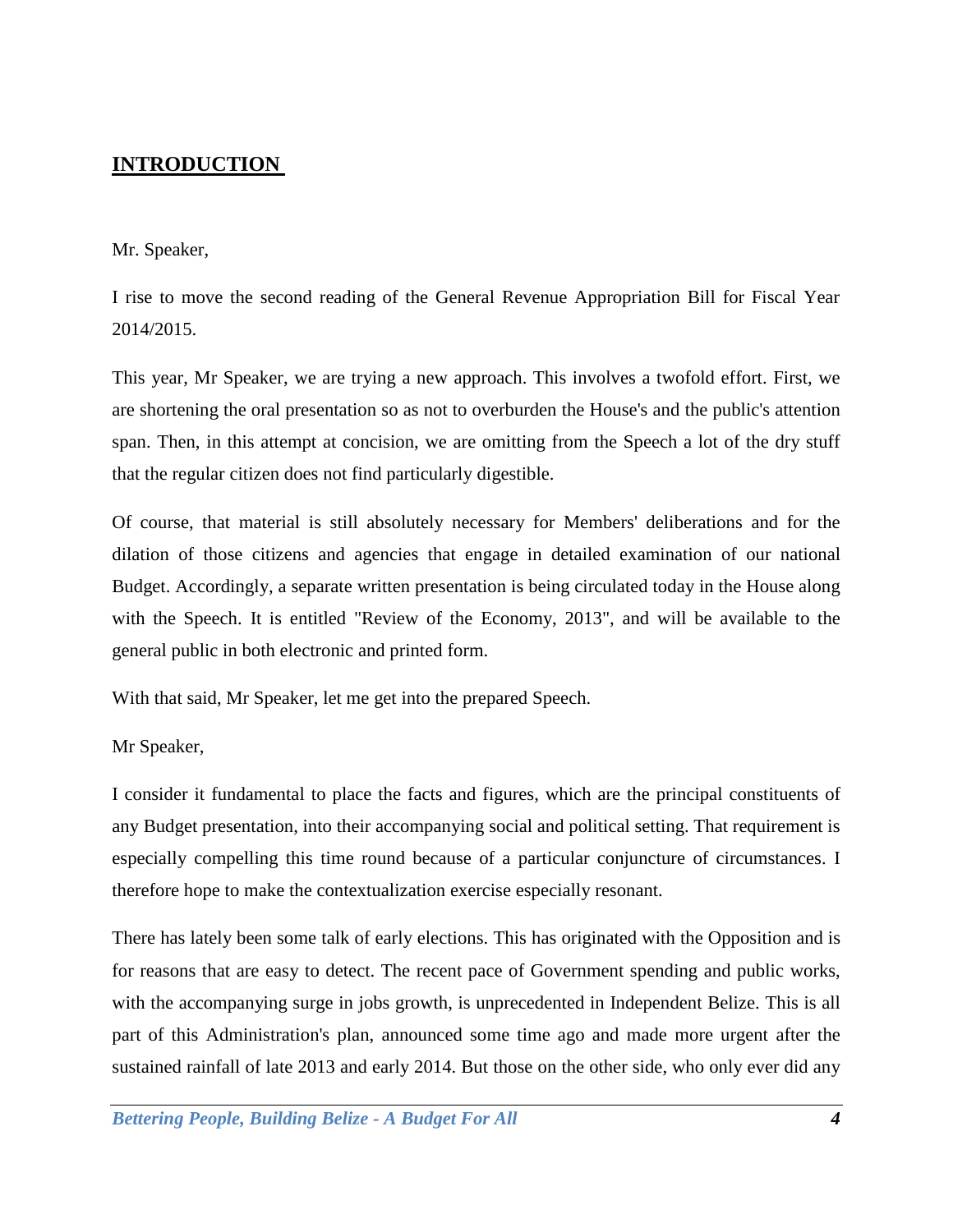serious work before elections, are incapable of coming to terms with this extraordinary muscularity that is now such a prominent feature of the political and economic landscape. Well, I am here to remind them that we have long since demonstrated that action comes standard with the UDP. What is currently being witnessed is therefore no flash-in-the-pan phenomenon, Mr Speaker. This is a train bound for glory and we have the will and the wherewithal to drive it straight on through.

You know, Mr Speaker, when I reflect on all the good things that are happening; when I contemplate the massive turnouts at our UDP conventions; when I am able to take such pride in the quality of candidates we are attracting, I am tempted to say to those on the other side "careful what you wish for". But though I am certain that we would annihilate them whenever, let this talk of early elections cease. There is a job of work to do and even the remaining three years on this term are hardly enough to contain the overflow energies of the United Democratic Party.

And what I say to the Opposition I say also to those other few who seem to want to become a state within a state; who think they can dictate to Government, usurp the rule of the majority. The mandate of this Administration is five years. We have every intention, and what's more every proven ability, to fully discharge that mandate. And discharge it we will because that majority that I speak of is not just the majority in the House. It is the majority in the country, made up of all those that have benefitted and are benefitting from UDP social justice; from UDP nationalism; from UDP jobs; and from UDP opportunities for the poor.

Thus, continued UDP governance for at least three more years is about much more than just a legal and Constitutional mandate. It is, as the details of this Budget will make plain, about where this Government has taken and is taking Belize. And that is to a place in the pantheon, in the vanguard of progress, in the constellation of uplift. Even now, Mr Speaker, Belize, our Belize, is in this sub region, in CARICOM, not second to any and the envy of many.

In this regard the Caribbean Development Bank's regional report of February 11, 2014 is instructive.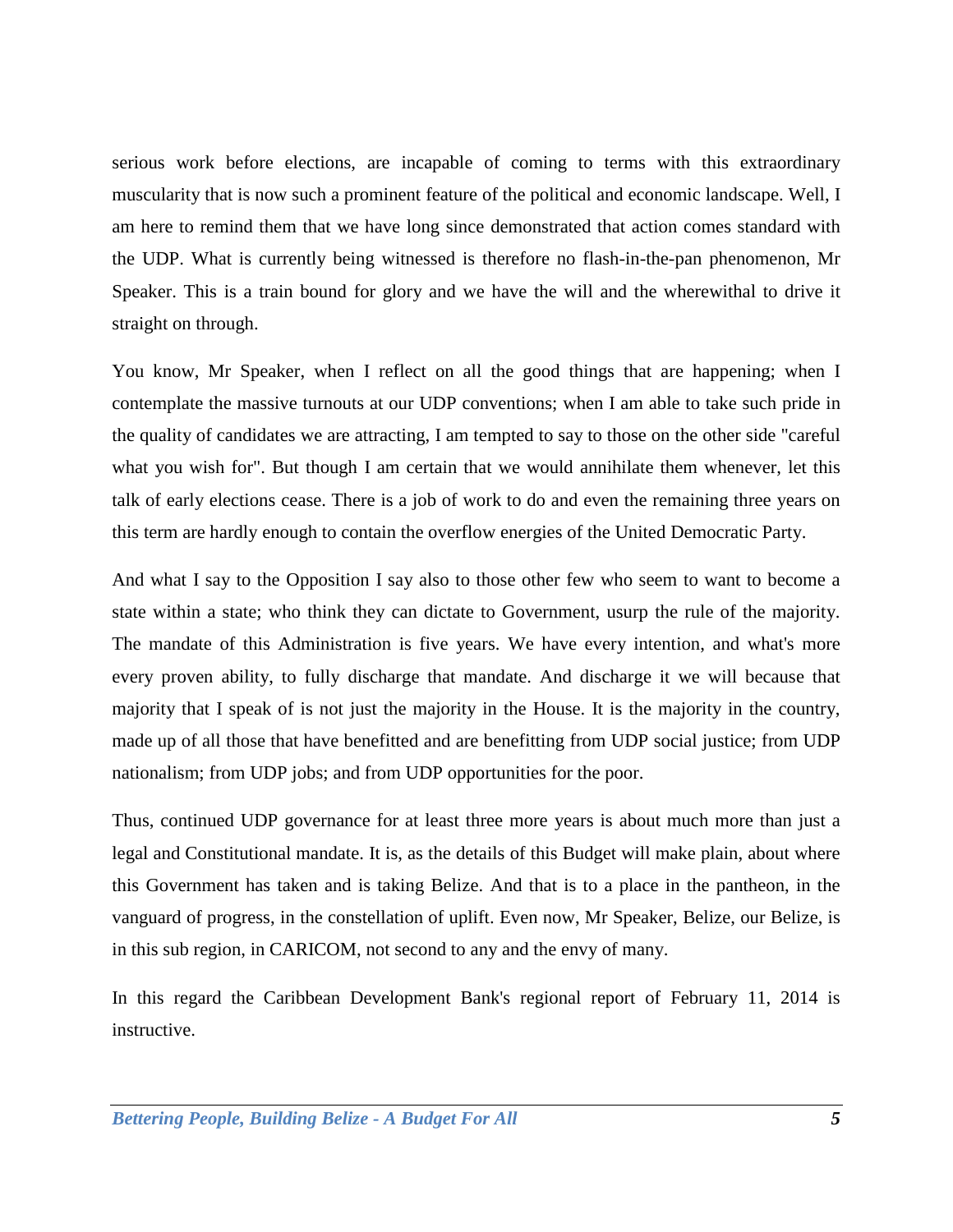For 2013 Tourism was down in the traditional powerhouses of the Bahamas, Barbados, Antigua and Barbuda, Grenada and St Vincent and the Grenadines. In Belize it was up just under 6 percent in both the stay over and cruise sectors.

Overall growth performance improved in Trinidad and Tobago and in Belize. This is in sharp contrast to most of the rest of the Community where economic activity was flat or actually contracted. Examples are Barbados, Jamaica, St Lucia, Antigua and the BVI.

Average inflation in CARICOM was 2.5 percent while in Belize it is 0.5 percent.

In the Bahamas the jobless rate, as measured in May of 2013, was 16.2 percent. In Jamaica it was 15.9 percent through July, and in St Lucia it reached a whopping 23.2 percent. Here it was down in September over 2 percent, from the previous year, to 14.2 percent.

Foreign Reserves increased only in Belize, Trinidad and Tobago and the EC Currency Union. They fell in the Bahamas, Barbados, Guyana, Haiti, Jamaica and Suriname.

There are massive Public Sector layoffs in Barbados, and wage freezes in Jamaica, St Lucia and Grenada. Now compare that, Mr Speaker, to the paradisial situation in our country where Teachers and Public Officers with this Budget, this Budget, Mr Speaker, are receiving the nectar of a not less than 5 percent salary increase on top of the annual 2.5 percent increment. Altogether this translates into around 34 million dollars more that this Government is finding, just this year alone, for its employees. Truly 2014 is a sort of annus mirabilis, a year of miracles under this United Democratic Party Government. Unfortunately, notwithstanding Government's extraordinary munificence, there seems to be in some quarters ingratitude "sharper than a serpent's tooth". But we will not allow that to rain on our grand raise-of-pay parade.

Of course, there is much more in this Budget than just the headline-grabbing salary increase. In Education we are already paying handsomely for second-chance opportunities, apprenticeship training, First and Second Form subsidies on top of free tuition. Now, with this Budget, we will absorb all fees annually for CXC exams up to six subjects, and we will do this for all students countrywide on a needs basis. Then the same teachers that are already being so amply rewarded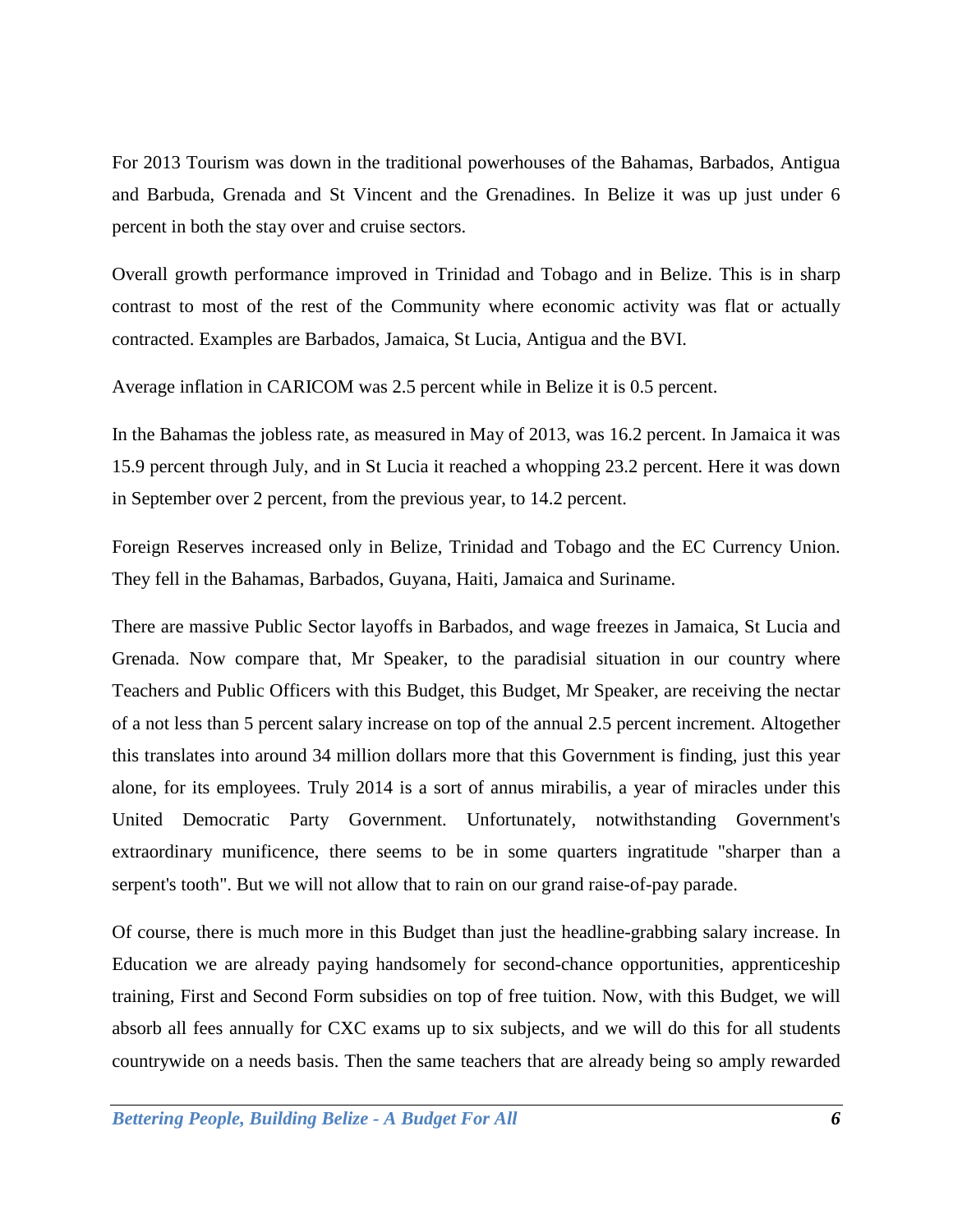with so much more money in their pockets, will also benefit from a 20 million dollar IDB-funded Teacher Training programme. Maybe now we will begin to see improvement in those PSE results.

In Health we are rolling out NHI to the North of the country, starting with Corozal Bay. This is not a camouflage rollout; not the chimerical, illusory unfunded one that was promised by the PUP as a pre-election gimmick in 2008. This is the real deal, properly planned and paid for by an Administration that is as serious about Health Care advance as it is about Education Reform, poverty alleviation, employment-generation and wealth-creation. Thus, we are also this year increasing BOOST and Food Pantry support.

Then, towering above it all just like the giant crane that is involved in the emblematic Civic Centre project, is Government's iconic Infrastructure Initiative. Never before has so much spending been programmed on construction, road and bridge building, drainage, street rehabilitation, community centers, sporting facilities. Cities, Towns, and Villages; every nook, every cranny, every corner of this country will benefit from our Herculean public works drive. This will improve the quality of life in a measurable, visible way, create thousands of jobs, and inject huge doses of additional disposable income and spending power into the economy.

Mr Speaker, when you look at any abstract of statistics or compilation of economic data in Belize, you will see the great reliance placed on GDP growth as a quantifier of progress. But we all know that is not the whole story. And we really need to come up with some simple, mathematical type formula that will put a figure on annual poverty reduction in this land. Because that is where this Administration really shines. And the various social indicators that we use in the absence of a scientific, number-producing algorithm, offer proof in spades of this Government's proud boast: employment is up, social protection has increased, educational opportunities have expanded, money is circulating and Health Care is improving. And we are doing all this, Mr Speaker, without - yet again - asking for even one red cent in new taxes from the Belizean people.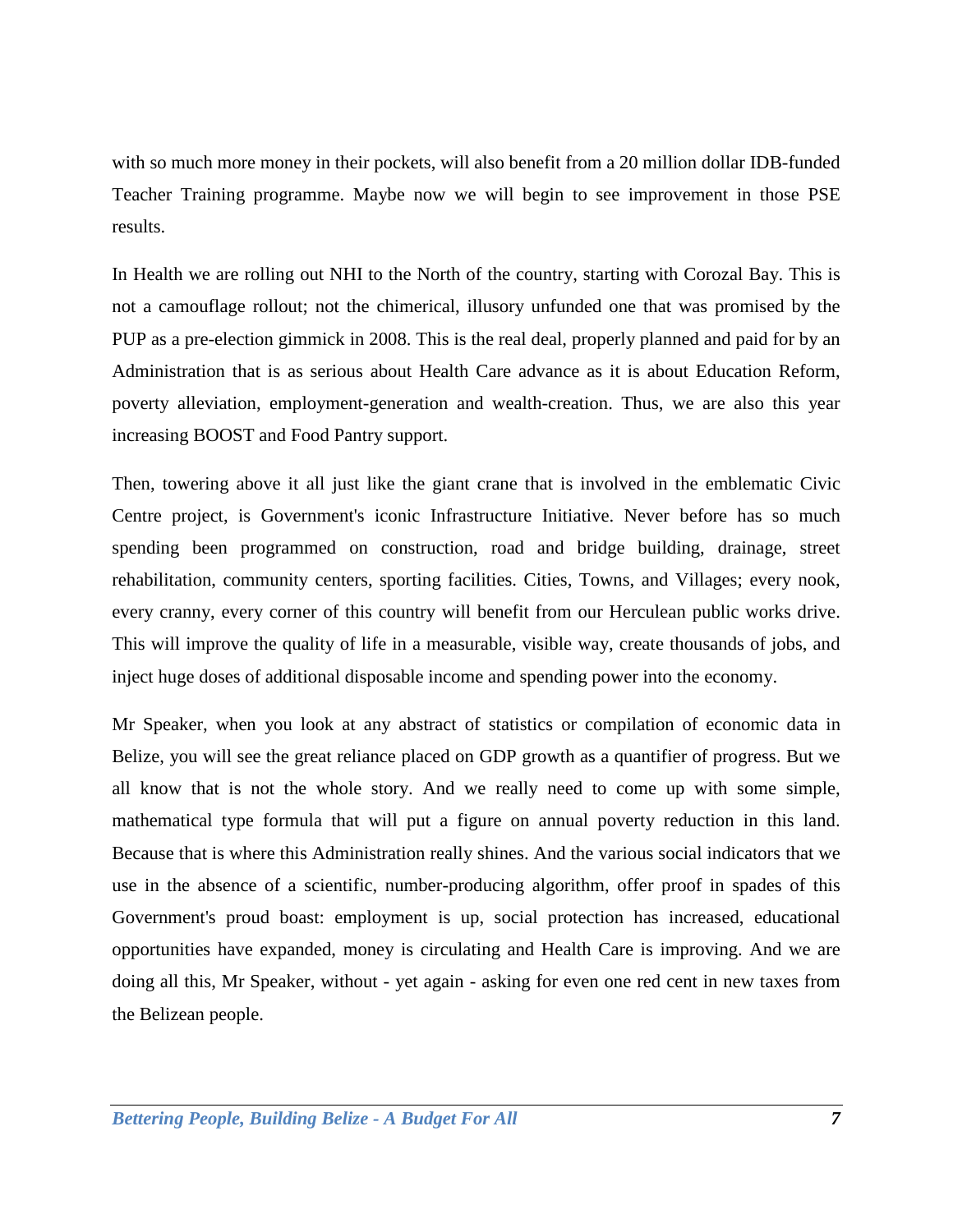There is among the commentariat in this country one particular pundit fond of quoting Claudius in relation to inevitable Governance difficulties:

"When sorrows come, they come not single spies/ But in battalions."

Well, we are no Hamlet. There will be no existential agonizing for us, no dithering. We are inheritors of the Baymen's legacy and we meet adversity resolute and clear-eyed. So whether it is replenishment of crops and rescue and repair of livelihoods after the worst rains in a generation; whether it is intervening in the sugar industry to empower justice, rehabilitate roads and enable a crop; or whether it is promoting reconciliation, providing bailout money and avoiding factory closure in citrus, Belizeans can be sure of one thing. This Government will always take arms against any sea of troubles and by opposing end them. That is why in the only election we will have anytime soon, the Municipal election one year from now, the UDP intends to triumphantly enshrine this march of progress, this march of history. I promise you, Mr Speaker, we will win every single seat in every single City and every single Town.

Let me now turn to the Budget proper, Mr Speaker.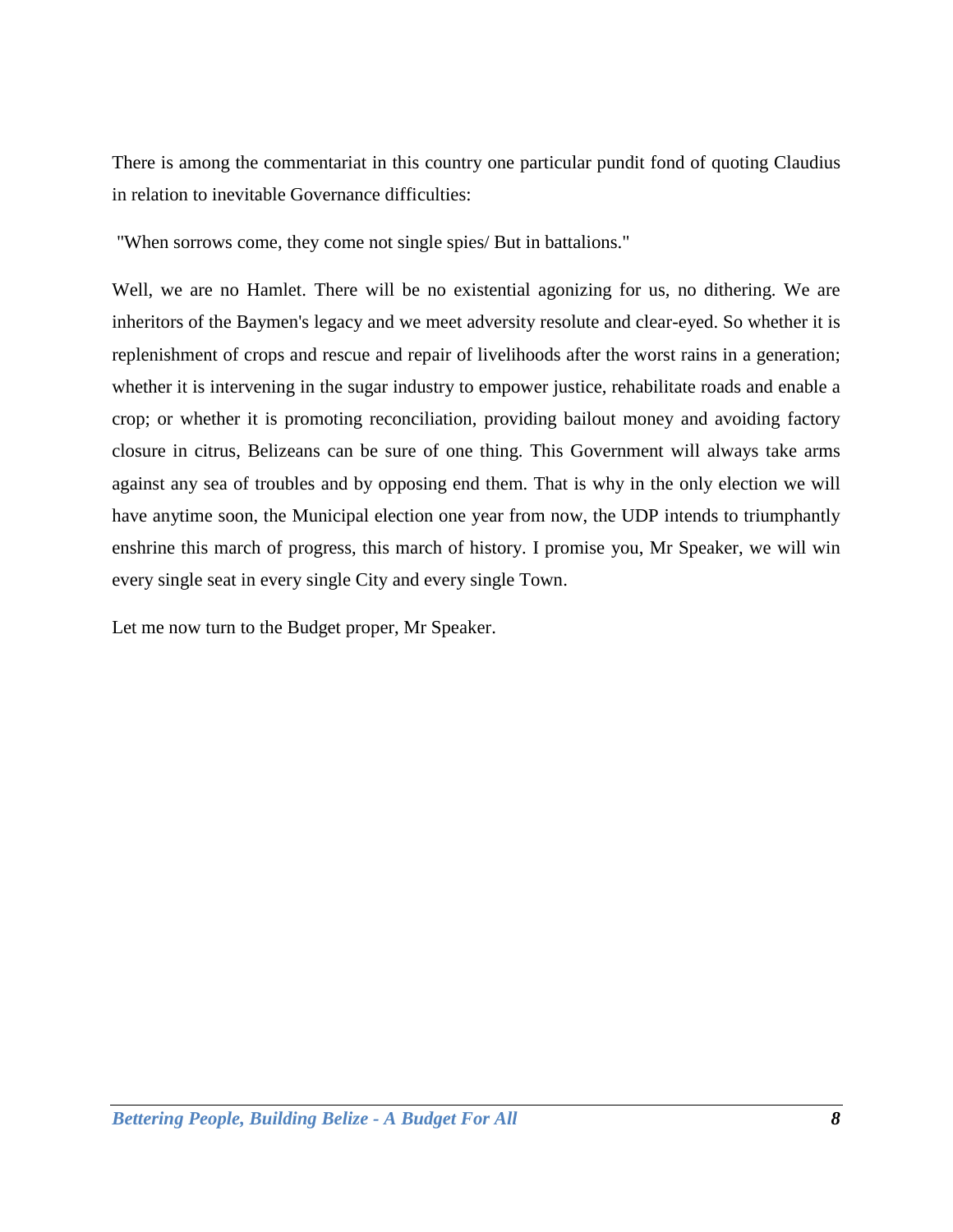# <span id="page-8-0"></span>**REVIEW OF FY 2013/2014 STRATEGY**

# <span id="page-8-1"></span>**FISCAL PERFORMANCE**

For Fiscal Year (FY) 2013/2014 the Central Government is projecting a small primary surplus of \$33 million, the equivalent of 1.0 percent of GDP, and an overall deficit of \$74 million or 2.3 percent of GDP. The projected primary surplus is in line with the budgeted target of 1.0 percent of GDP, while the projected overall deficit amounts to a slight deterioration from the budgeted deficit target of 1.8 percent of GDP.

Total revenue and grants are projected to be \$901 million, some \$28 million *above* budget, driven largely by un-budgeted inflows of \$22 million from licenses and fees from the IBC and Shipping Registries, and from \$7.0 million in unfrozen dividends from Belize Telemedia Limited (BTL). Tax Revenue from traditional sources (Import Duties, Business Tax, and GST) together increased by \$24 million, but this was offset by weaker than expected performance in other Non-Tax Revenue areas, particularly in the repayments on old loans.

On the Expenditure side, total expenditure for FY 2013/14 is projected at \$975 million, which is \$41 million above budget. Current expenditure increased marginally by only \$2 million, but there was a sharp rise of over \$39 million in Development Expenditure. Driving up the capital spending was the large unbudgeted outlay of almost \$15 million for street and drain rehabilitation countrywide, and for sugar road repairs after the incessant rains experienced over the last several months. Also adding pressure to capital spending were the cost of professional and legal services amounting to \$9 million connected to the debt restructuring and to the ongoing litigation on the nationalization of the two utilities. Rounding out the additional expenditure was the outlay of \$10 million to purchase equity in the newly established National Bank of Belize.

The deficit was financed by various loan resources of \$49 million from the multi-lateral lenders and by some \$25 million in draw-downs of PetroCaribe Financing Deposits.

Over the last fiscal year, Government's fiscal strategy has been to contain current expenditure to within the budget figures, and to apply any revenue surpluses to fund the capital program and to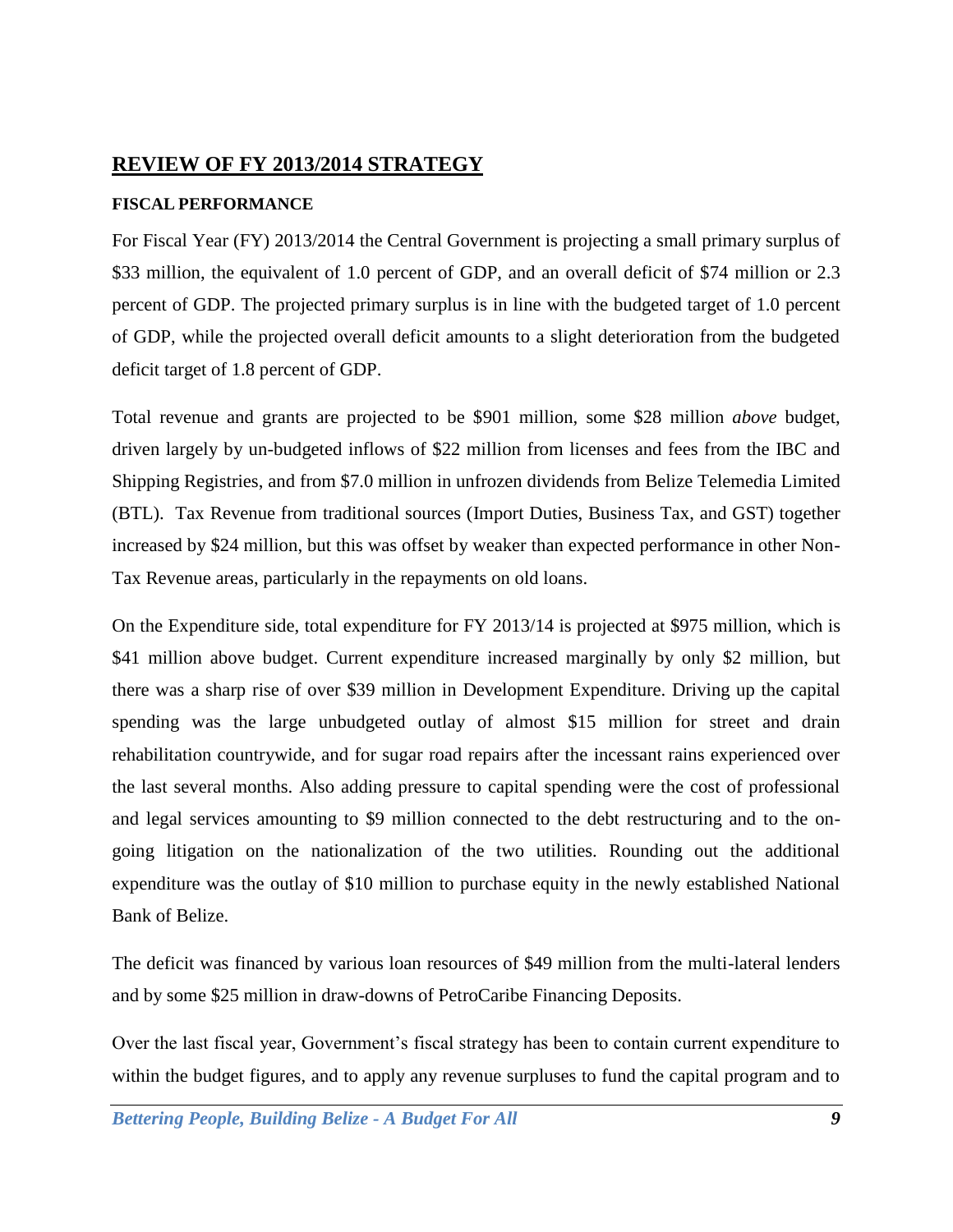meet the amortization of debt. Since the overall deficit was financed only from concessional sources and no commercial borrowings (either domestic or external) were undertaken, we submit that we have successfully deployed that strategy.

### <span id="page-9-0"></span>**ACHIEVEMENTS DURING THE FISCAL YEAR**

#### <span id="page-9-1"></span>*Debt Liability Management*

Mr. Speaker, our approach to liability management is a defining difference between this Administration and the merchants of debt that preceded us.

At the end of FY 2013/2014, the overall public and publicly guaranteed debt, both external and domestic, is projected to be at \$2.5 *billion*, the equivalent of 78.2 percent of GDP. Domestic liabilities account for 16 percent or \$404 million of the total debt, and the remaining 84 percent or \$2.1 *billion* is classed as external obligations.

For the upcoming FY 2014/2015, the Ministry of Finance forecasts that the overall public debt will *fall* to 75.9 percent of GDP.

Six years ago, the public debt was a startling, 84 percent of GDP.

During the six years of our Administration, since February of 2008, not a single dollar of expensive commercial debt has been contracted on behalf of the Belizean people. Instead, Government has courted bilateral and multilateral lenders whose credit is at concessionary interest rates.

Servicing the public debt during FY 2014/2015 will cost \$92 million. This is \$21 million or 19 percent *less* than the cost of servicing the public debt in FY 2007/2008 when the other Party left office. When we came to power in 2008, 17 cents of every dollar of current revenue was spent on servicing debt; six years later and as a result of scrupulous debt management strategies, that figure has been reduced to 10 cents. Our debt policies have taken down the average interest rate on the aggregate stock of public debt by a stunning 30 percent.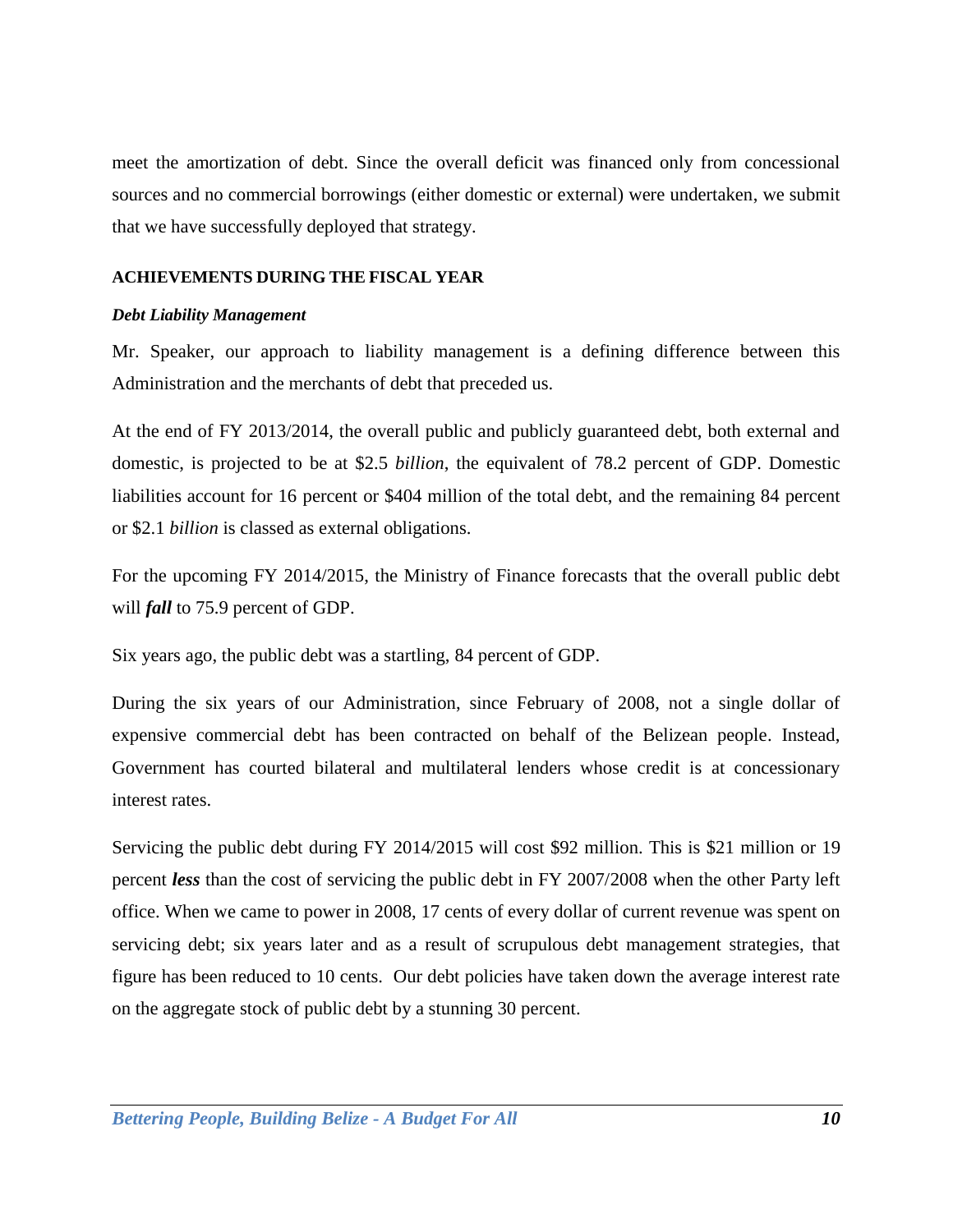Since September 2012 when Belize re-activated the PetroCaribe Facility with Venezuela, sourcing the national fuel supply from that country and financing a major portion of its cost on long and concessionary terms, this source of bilateral support has yielded some \$168 million. So far, \$10 million has been invested in the start-up of the National Bank, about a million in the commencement of works by the Belize Infrastructure Ltd, and around \$15 million in the national infrastructure renewal program launched after last year's epochal floods. PetroCaribe proceeds have also buttressed social sector investments, bolstered the CBB's foreign reserves. And the Fund stands as a fiscal buffer against possible exogenous events. We offer our abiding gratitude to the Government and people of Venezuela.

On a final public debt related matter, it's important to reiterate that my Administration stands ready to fulfill the offers of compensation, based on the NERA valuations, which have formally been made to the previous owners of BTL and BEL. Government recognizes these liabilities as part of our overall commitment, confident in the validity of our offers for compensation and, ultimately, Government's ability - through various mechanisms - to satisfy these obligations.

So Mr. Speaker. Though the naysayers poured scorn on our promise six years ago, our Administration has achieved the debt objectives pledged to the Belizean electorate. We have significantly reduced the stock of public debt as a percentage of GDP, we have lowered interest rates on those debts, and we have boosted credit from bilateral and multilateral sources. We have done all this while maintaining a prudent level of domestic borrowing. What is even more remarkable is that we have simultaneously expanded the economy and lowered the cost of loans to the domestic private sector.

## <span id="page-10-0"></span>*National Bank*

Mr. Speaker, as at end February 2014 the National Bank of Belize had approved 74 housing loans totaling \$5.5 million, and of this \$2.2 million had already been disbursed. Some 40 percent and 38 percent of the loans were to Public Officers and Private Sector Individuals, respectively, and the remaining 22 percent was for Teachers. The same teachers that are even now, led by Union personalities that are clearly playing politics, demonstrating outside this building.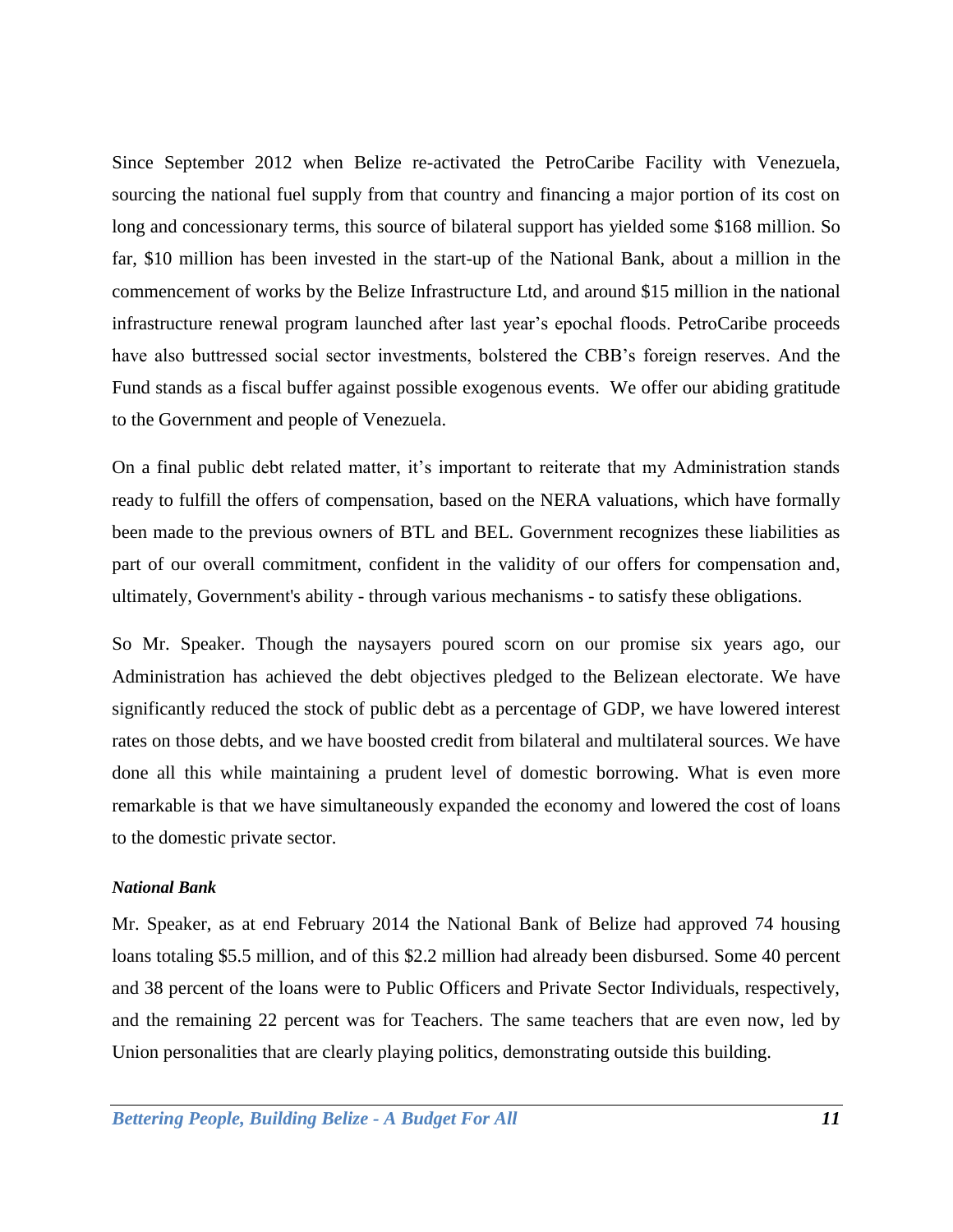### <span id="page-11-0"></span>*Infrastructure Work Programs*

Mr. Speaker, one of the highest priorities of this Government has been the continuing investment in the highways, roads, streets and drains infrastructure across the length and breadth of this country.

In the north, we have spent over \$2.7 million on rehabilitation of sugar roads in response to the heavy rains. This was in addition to the \$2.4 million that was spent on upgrading feeder roads in several villages and communities.

In the west, the work continues at a steady pace on the New Macal River Crossing and on the two connecting boulevards in the Twin Towns of Santa Elena and San Ignacio. Next we will tackle the Santa Elena drainage project and the concreting of Bishop Martin Boulevard. And in Benque and Belmopan, contracts have been signed and activity commenced on cementing a number of major arteries.

In the south, construction of the Southern Highway is nearing completion and the day of travelling the full length of Belize from northern to southern border over a fully paved road of high international standard will soon be a reality.

We have assisted Belize City and all other Municipalities, (regardless of the color of their party flag, as the Mayors in Dangriga and Punta Gorda will attest) in funding street and drain rehabilitation. In this process we have contributed to the creation of hundreds of jobs, particularly for those at the margins to whom having employment means the difference between stability on the one hand and poverty and desperation on the other.

## <span id="page-11-1"></span>*Citizen Security and Community Assistance*

In the area of Citizen Security we have invested heavily in equipment and material for our security forces. This increase in resources and capacities, together with the employmentgenerating activities mentioned above, resulted in a welcome decrease in violent crime and social dislocation especially among our urban youth.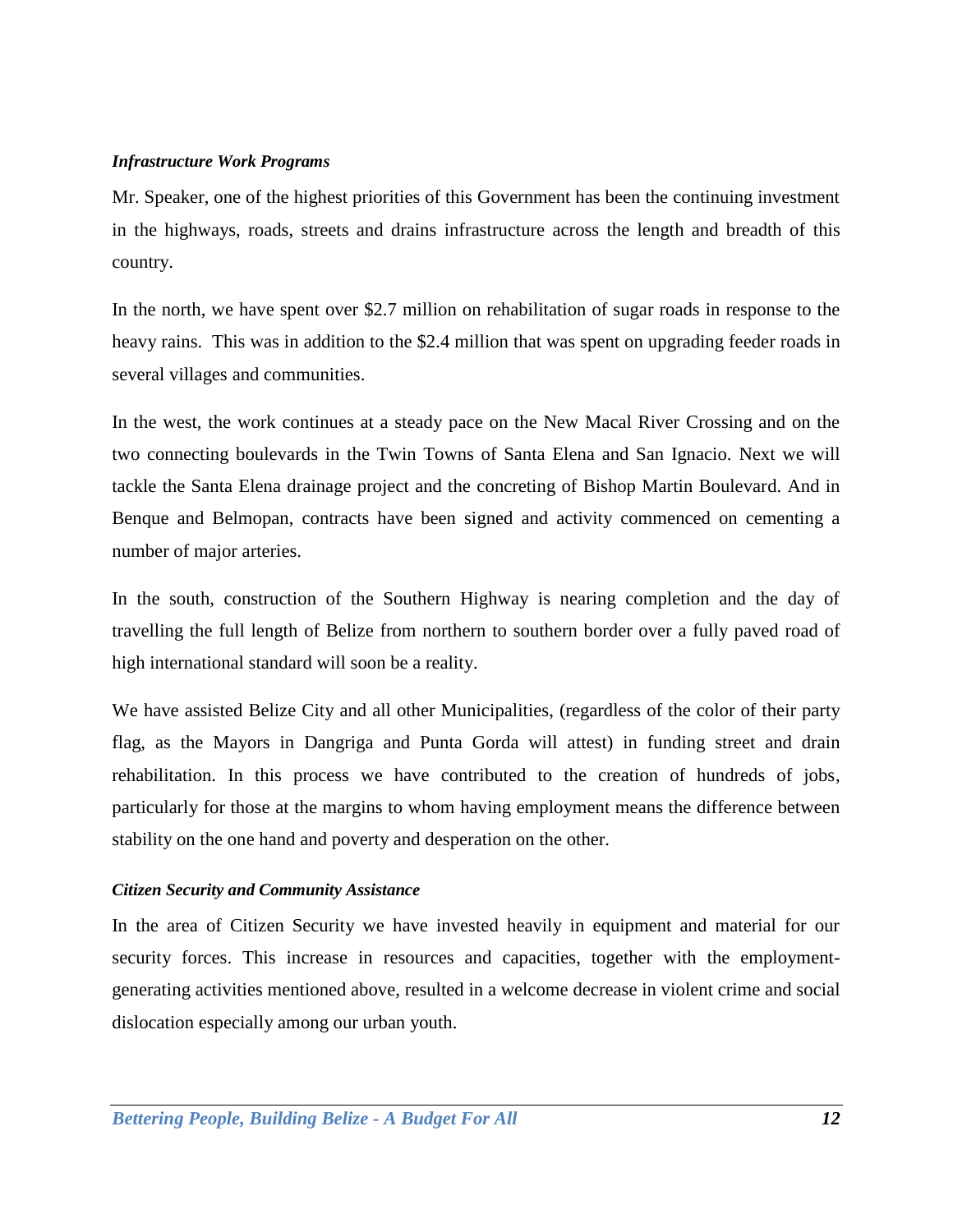Another key achievement has been the strides we have made in the areas of poverty alleviation. We have channeled stipends to many single-mother households under our conditional cash transfer programs. We have increased our support for people at the grass roots through the community assistance and housing programs. We have helped countless citizens to secure shelter in a safe and healthy environment. Thus, during FY 2013/2014, the Government issued some 3,300 home improvement grants to needy individuals to upgrade their living conditions. This was at a cost of \$3 million.

### <span id="page-12-0"></span>*Health Care*

In our health system, we are seeing our people not only living longer, but with a steadily improving quality of life. Government is doing its part by, among other things, providing improved health care and health education. We will continue to invest in the health care system, while urging everyone to make healthier lifestyle choices. The focus, in other words, is on developing a partnership with people by way of a coordinated and integrated approach to health.

#### <span id="page-12-1"></span>*Poverty Reduction and Social Protection*

Mr. Speaker, through the combined efforts of the Food Pantry Program, the Conditional Cash Transfer Program (under the name of BOOST), and RESTORE Belize, there has been a signal expansion of our efforts at poverty alleviation and social support. This remains a hallmark of our Administration and the logo Social Justice will forever be emblazoned on our UDP banner.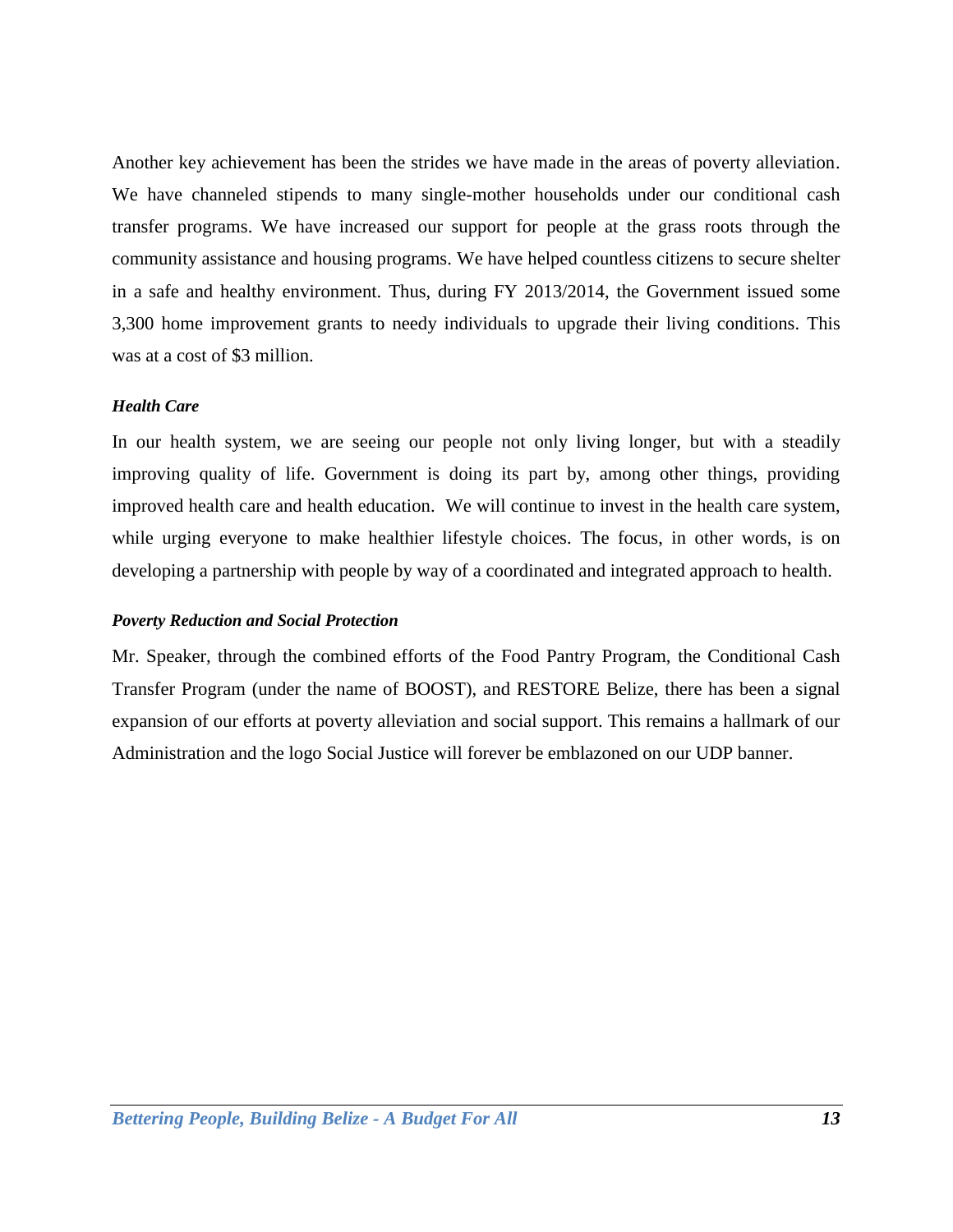# <span id="page-13-0"></span>**ECONOMIC ENVIRONMENT**

Mr. Speaker, with the global and national setbacks of 2013 behind us, the outlook for 2014 is full of promise. The Central Bank is projecting a GDP growth of 2.0 percent in 2014 as the primary sector returns to positive output, construction and tourism hold steady, and Government's capital spending program expands.

Grain production should see a considerable rebound during the year and output of the major export crops is also anticipated to rise. Improved acreage practices in the sugarcane industry should increase sugar production, and already - early in this crop - the factory has set a one-day record for the amount of cane processed. Citrus output is also expected to bounce back as further progress, including by way of additional Government/BAHA investment, is made in the containment of citrus greening. Moderate increases are projected for output of shrimp and whole fish, both of which did well last year.

The tertiary sector will continue to be the main driver of growth in 2014 with stay-over visitors projected to spike at a similar pace to 2013. This is on the back of the stronger performances of Belize's main source markets, and sustained promotional efforts of the Belize Tourism Board. Sectoral activity will also be boosted by the continued growth in Government's capital spending, as several large projects to improve road infrastructure and sporting facilities are rolled out.

On the downside, the secondary sector is likely to contract particularly because the fall in petroleum extraction will continue its slide. Domestic electricity generation is projected to remain stable, but cannot compensate for the petroleum decline.

In regards to the cost of living, it is anticipated that reduced short-term geopolitical risks will keep a lid on oil prices, which is one of the main drivers of inflation. Upward pressures on the local costs for basic food commodities should also be moderated by the continued increase in local production of feed components. The Consumer Price Index is thus projected to pick up a bit but remain manageable at 1.5 percent for 2014.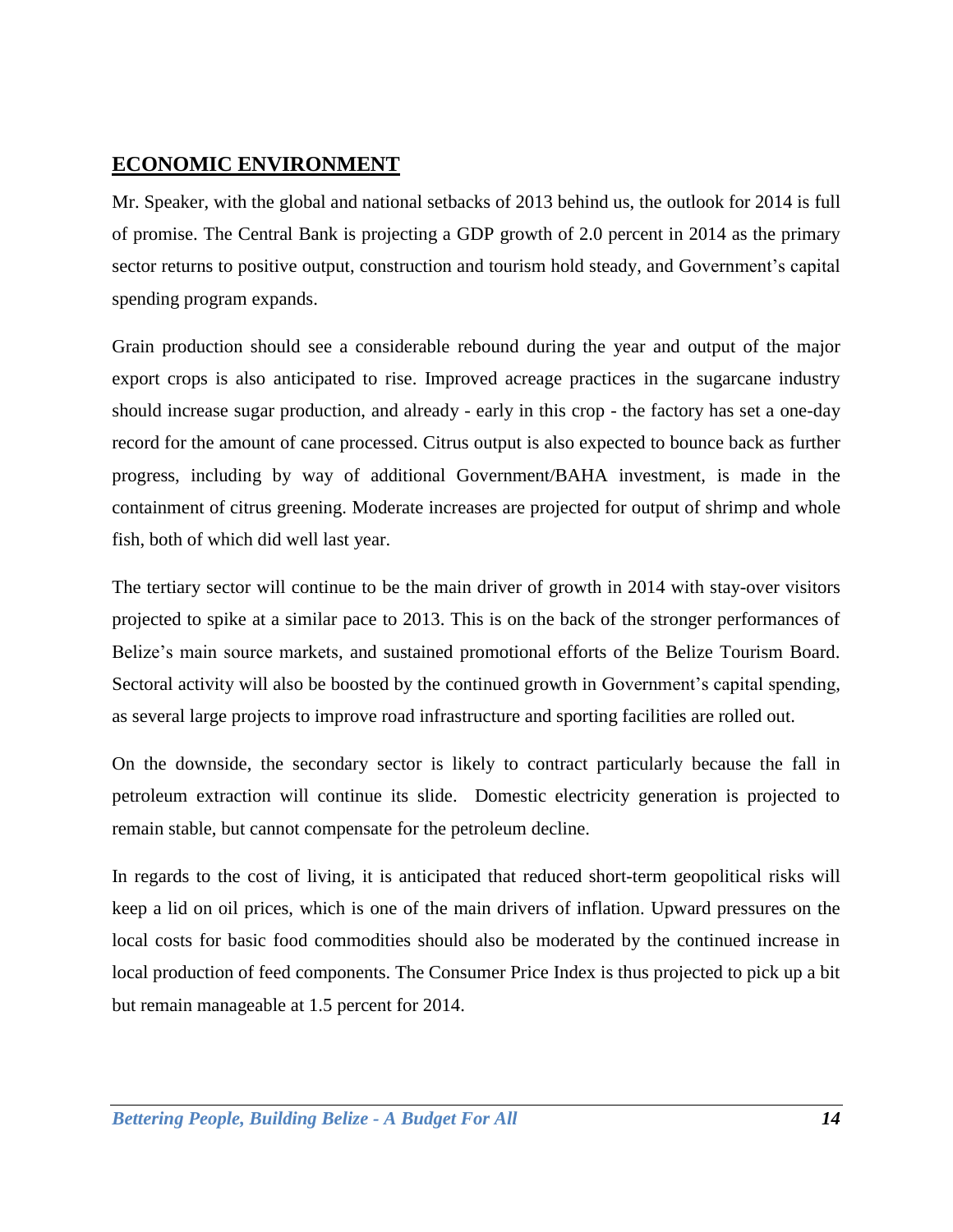# <span id="page-14-0"></span>**GOVERNMENT'S REFORM AGENDA**

# <span id="page-14-1"></span>**REFORM OF PUBLIC FINANCE MANAGEMENT**

Mr. Speaker, work on the reform of the Public Finance Management (PFM) System continued apace in FY 2013/2014.

Implementation of an improved version of the United Nations Conference on Trade and Development (UNCTAD) Automated System for Customs Data (ASYCUDA World) was completed end-December 2013. In their Final Report, the UNCTAD Consultants certified that the Belize Customs clearance process had been successfully automated and rolled-out across the country and that efficiency gains, by way of increased revenue collection, were already being realized. The improved controls and transparency of ASYCUDA World is linked to a program of trade facilitation through the reduction and simplification of official formalities and documentation and will assist Belize in meeting its global trade reporting.

Work on our medium-term action plan to enhance public expenditure management was advanced during FY 2013/2014. Several software modules were purchased, with technical assistance from the IDB, to enhance the Smart Stream System. The areas that are being strengthened include budget implementation and procurement. And work on a program to strengthen the public investment management system, also with technical assistance from the IDB, commenced this fiscal year.

Staff in all ministries continued to receive training from the regional Supporting Economic Management in the Caribbean (SEMCAR) program funded by CIDA and managed by the IMF and World Bank. In particular, staff in the Ministry of Finance and staff from all line ministries benefited from further technical assistance in budget preparation, budget execution, accounting, and treasury operations.

During FY 2013/2014, Program Budgeting was introduced to CEOs and finance staff in all line ministries, and they worked closely with the Ministry of Finance to define the key objectives and priorities of ministries and departments. The idea is to align appropriations and allocations more closely with these objectives, and to give more attention to the reallocation and shifting of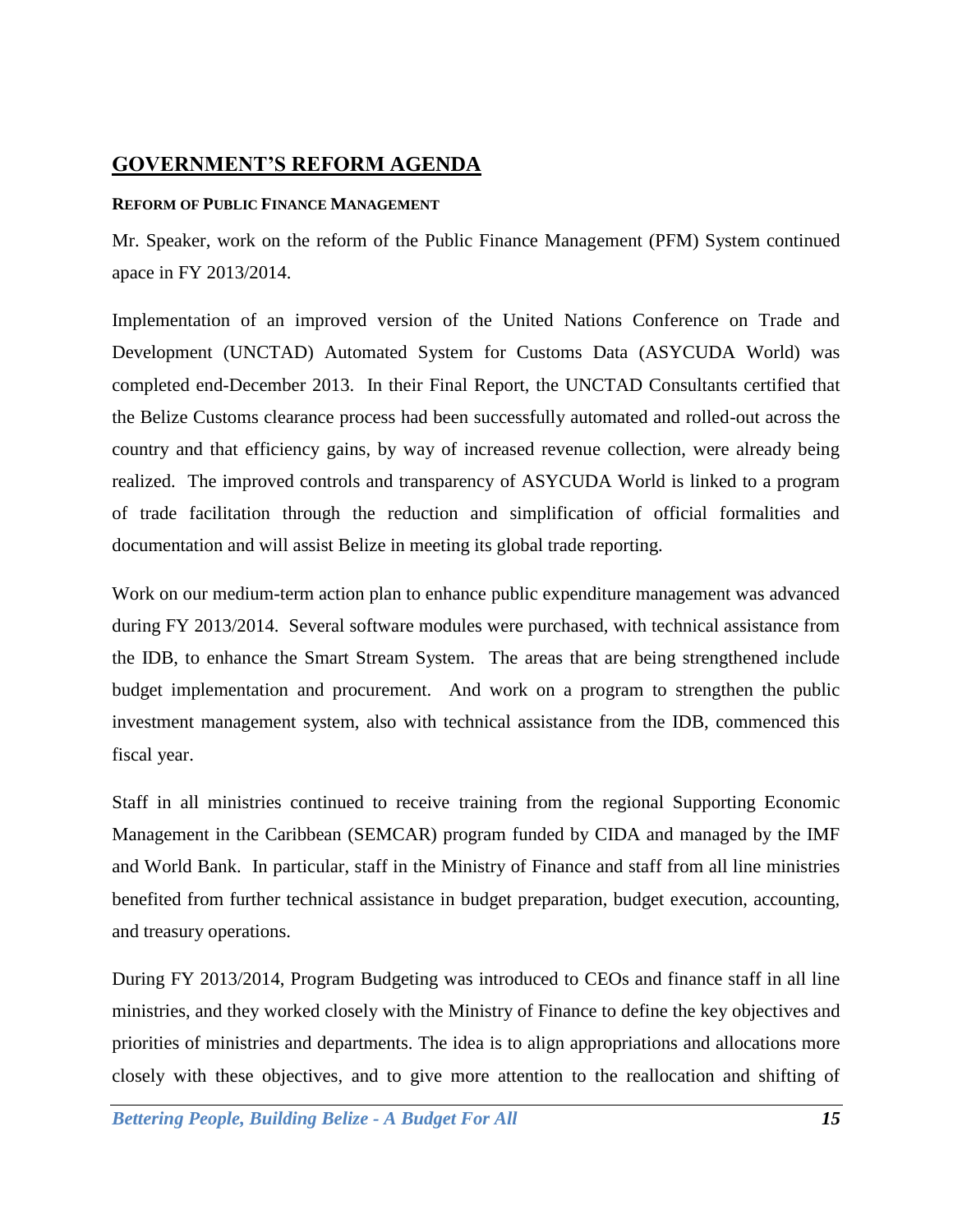resources within and across programs rather than seeking incremental additions as a first option. The commitment is to use FY 2014/2015 budget as a transitional phase with a planned full rollout in FY 2015/2016. The first set of program budget statements for all ministries and departments is included as an annex in the Budget Book.

Technical help to the staff of the Treasury Department from SEMCAR continued to focus on improving the comprehensiveness and content of the financial statements with the objective of making them compliant with the International Public Sector Accounting Standards (IPSAS) cash based reporting standards by 2015. This is a requirement for this Government's Fiscal Transparency and Responsibility Regulations (FTRR), Statutory Instrument No. 95 of 2010. The work in the Treasury Department has involved a variety of associated reform activities including strengthening regulations, using general ledger information when preparing financial statements, clearing up long-dated receivables and suspense accounts items, and linking financial statements with budget classifications and numbers.

A second Public Expenditure and Financial Accountability (PEFA) Assessment was conducted at end-2013, as scheduled. The Assessment funded by the European Union (EU) involved several of Belize's partners in development and included CEOs, finance officers and accountants. The objectives of the Assessment are to:

- provide reliable information on the performance of Belize's Public Financial Management (PFM) systems, processes and institutions over time;
- contribute to the government reform process by determining the extent to which reforms are yielding improved performance and by increasing the ability to identify and learn from reform success; and
- facilitate harmonization of the dialogue on PFM performance, reform needs and donor support.

Mr. Speaker, my Government remains committed to the reforms that are needed to nurture sustained private sector development. And it was with the objective of sustainable public finances in mind, that we asked the IMF to conduct a review of Belize's tax system. The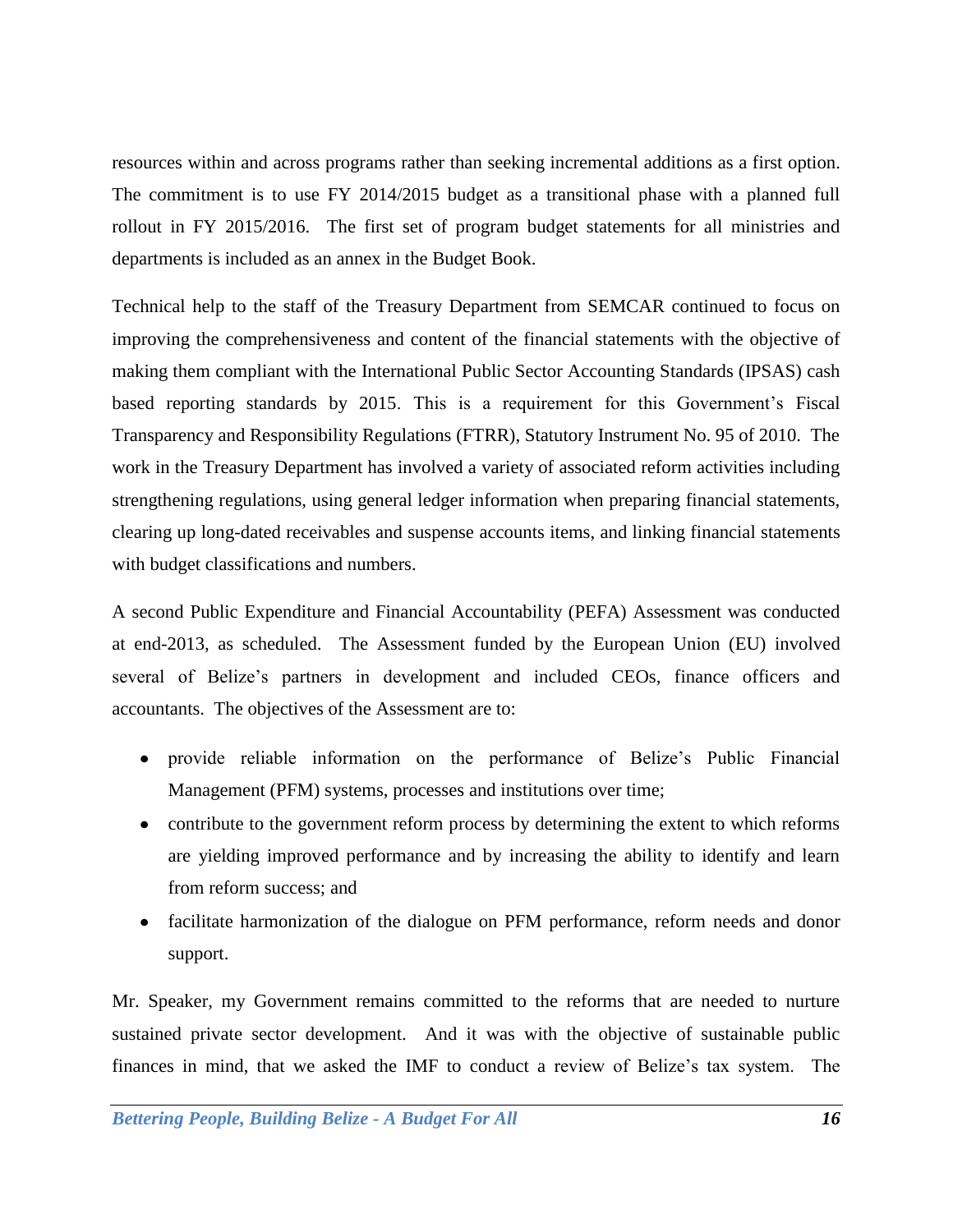diagnostic review was completed in April 2013 and paid special attention to business and income tax, GST and excise taxation. I note that the leadership of the BNTU lists tax reform as one of its objectives in seeking to pressure Government, and seeks to draw support from the IMF. What they want is for the income tax exempt threshold which already - through this Government - sees everyone making 500 dollars or less weekly paying no income tax at all, to be raised. This is on top of the 7.5% salary and increment increases they are already getting. Like Oliver Twist they keep asking for more. But what they should note is that the IMF report recommends that we go in the opposite direction. The IMF would have us tighten the net to bring back in some of those same teachers that currently pay no income tax. Of course we would never do that. Still, that IMF position helps to highlight just how liberal and good and generous this Government is. Rather more helpfully, the review included an examination of the legislation offering tax incentives and identified short-term measures and other suggestions to assist in the development of a strategic medium-term plan for improvement. The expectation is that the recommendations could establish a firm foundation from which to mobilize additional revenue from the current major taxes without having to resort to new ones.

#### <span id="page-16-0"></span>**FINANCIAL SYSTEM MODERNIZATION**

To reduce overall risks in the financial system, improve efficiency and build greater resiliency, the Central Bank continued to work on improving regulatory oversight and developing the financial infrastructure. In its monitoring of systemic risks the Bank has intensified its macroprudential oversight, focusing specifically on the interconnectedness between financial institutions, the real economy and international developments.

Assisted by the World Bank, the Central Bank made further strides in its major project to modernize Belize's national payments system (NPS) during the year. The expected benefits include improved mechanisms for the settlement of transactions between parties and the reduction of payment related risks at the systemic and individual level. This should contribute to financial stability, economic growth and financial inclusion.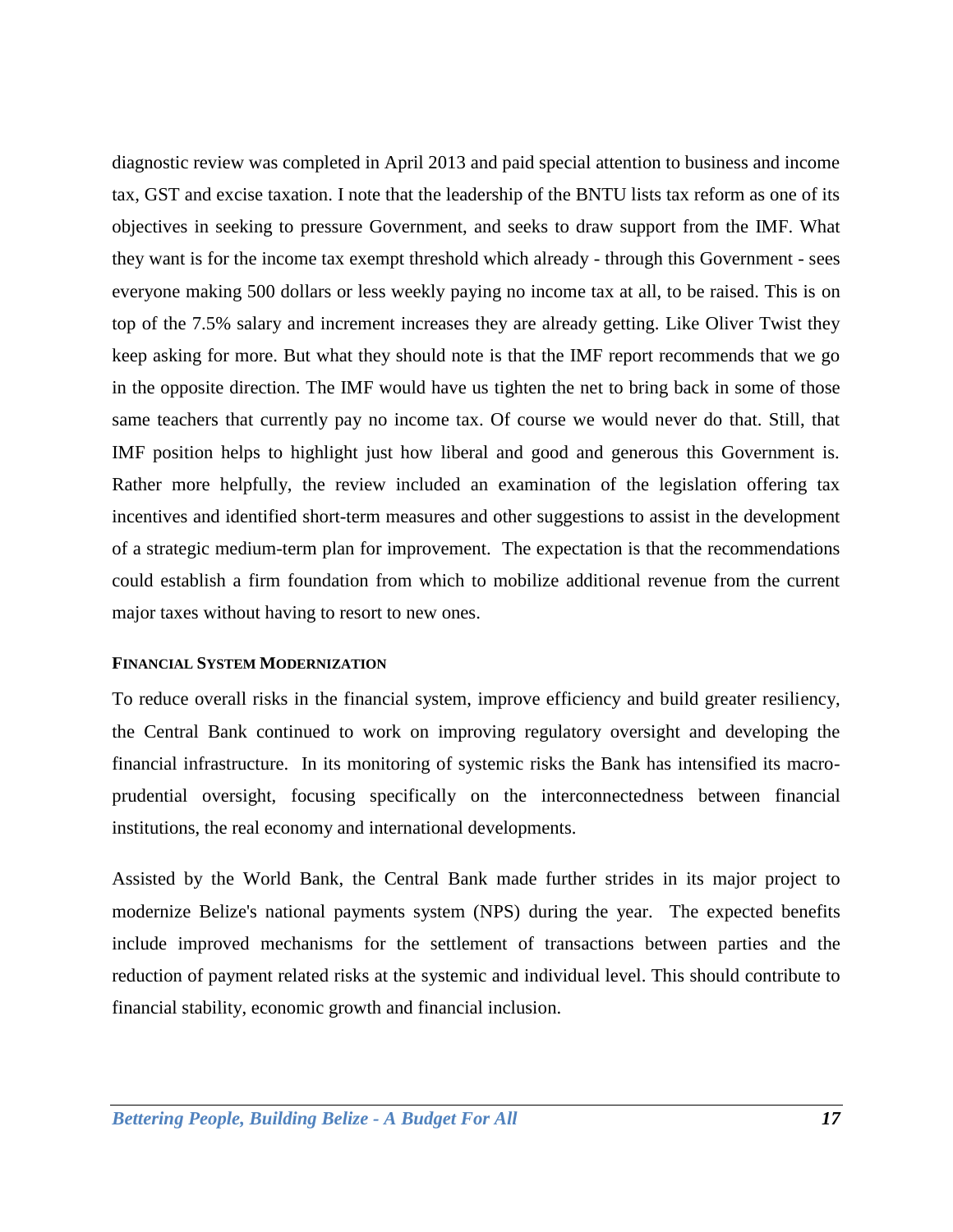# <span id="page-17-0"></span>**BUDGET PROPOSALS FOR FISCAL YEAR 2014/2015**

# <span id="page-17-1"></span>**UNDERLYING PRIORITIES FOR THE BUDGET**

Mr. Speaker, the Government's priorities for FY 2014/2015 can be summed up in three words, "*Additional Social Protection*".

# <span id="page-17-2"></span>*Salary Adjustment for Public Officers*

Under the proposed framework for Salary Adjustment for Public Officers, Teachers, and Senior Managers, for the three-year period 2014 to 2016, the Government committed to applying fifty percent of the difference in *actual* recurrent revenue performance between successive fiscal years toward an annual salary raise, with the first to take effect from 1<sup>st</sup> April 2014.

The concept is that the Public Officers and Teachers would share in one half of the incremental increases, which increases should occur not only because the economy is growing but also as a consequence of redoubled efficiency and collection efforts on the part of the Public Officers.

While this proposal did not meet with the full concurrence of all those comprising the staff side, in particular the leadership of the BNTU, the Government maintains that it is fair and generous and the best it can responsibly do. The fact is that with such a formula Government is taking substantial risks, as Government is in effect making a permanent commitment against what could well turn out to be only a temporary rise in revenues.

As the outturn numbers suggest, though, for this year at least there appears to be an increase of almost \$44 million between FY 2012/2013 and FY 2013/2014. Applying the framework, we then needed to set aside some \$22 million toward the salary adjustment. And this is precisely what we have done. We have allocated the sum of \$22 million in the Capital II Budget of the Ministry of Finance only for this purpose.

Mr Speaker, the Ministry of Finance officials and the Unions are due to meet shortly to hammer out more precisely what rate of increase such a sum will yield, as there is still some estimation to be done with respect to the salary-related transfers. But at this point in time, it is safe to say that the increase will be a minimum of 5 percent for the first year.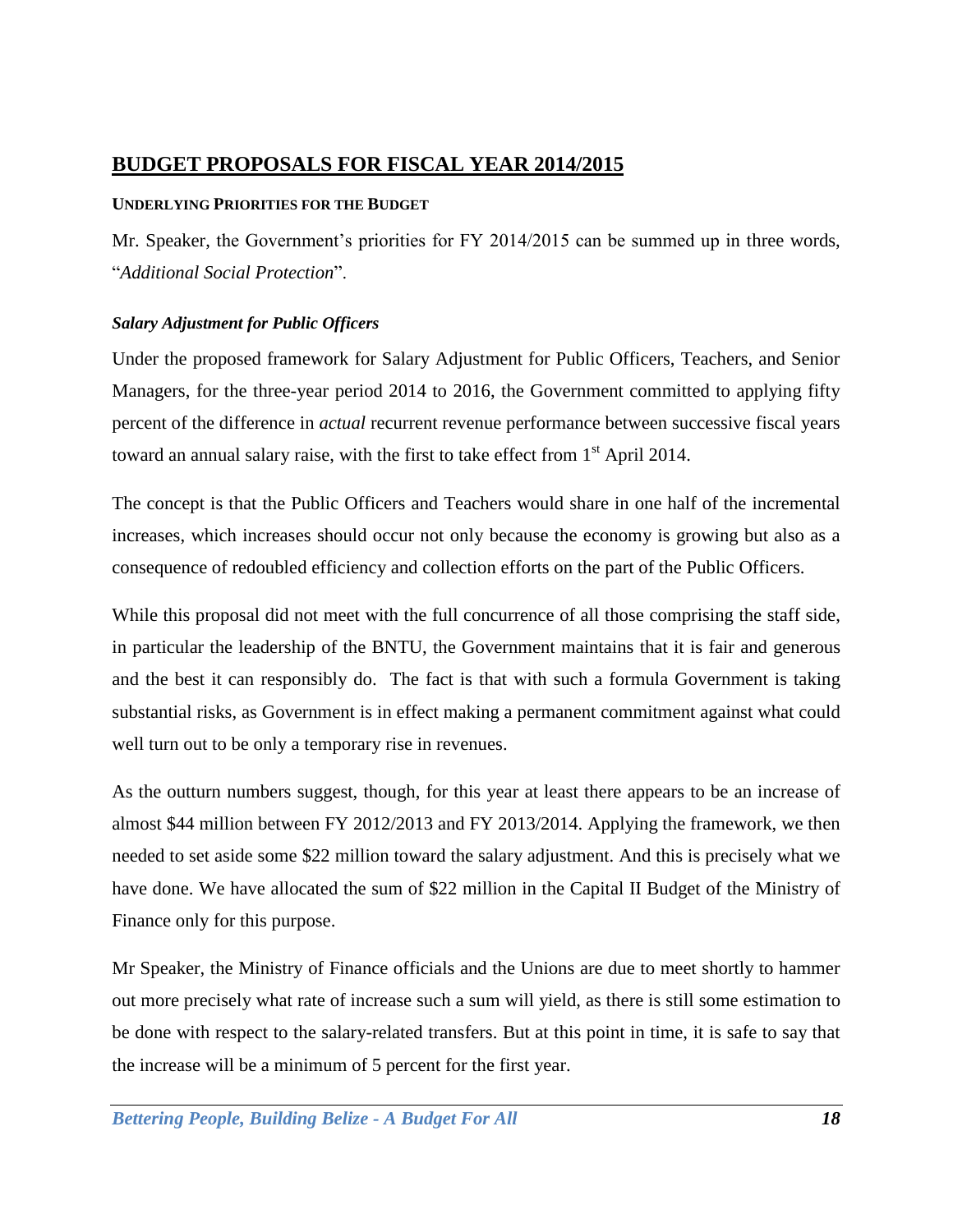This, Mr. Speaker, is above the annual so-called "Merit Increments", which range in the area of 2.5 percent per annum. I say so-called called, Mr. Speaker, because over the years increments have become automatic and have nothing to do with merit.

So, Mr. Speaker, taken together both the Salary Adjustment and the Annual Increments will yield a total adjustment of over 7.5 percent! And at a total cost of almost \$34 million dollars.

Mr Speaker, I repeat in order to emphasize the magnitude of this achievement, that Government is going out on a limb. But an entrepreneurial Government, an enterprising Government, a Government that does not know the word failure, had no hesitation in doing what we have now done. Despite our disagreements with some of the Union Leaders, we tremendously value both our Public Officers and Teachers. We believe in them, we treasure them and we consider it our special obligation to properly reward them. Thus, we were and are happy to make and live up to this commitment. And we consider its fulfillment the centerpiece of this Budget. And never fear, this Government will make good on the long-term sustainability of the commitment.

But at the same time let me serve notice that we expect that there will be implementation of the other end of the bargain. That is, Staff Side must double down and make every effort to improve the productivity and output of our public service at all levels. This is from the CEOs and Heads of Departments down to the Clerks and Office Assistants, from the School Principals and Managers down to the beginning, first year Teachers.

Mr. Speaker, as even the Chamber of Commerce in its very cagey support of the salary increase made clear, our taxpayers, our creditors, and our development partners expect no less. But we are confident those upon whom we now call will be equal to the task.

## <span id="page-18-0"></span>*Roads and Highways, Streets and Drains* – *Construction and Reconstruction*

Mr Speaker, we are embarking on a stepped-up effort to expand and upgrade the road network throughout Belize, using funds secured from our economic cooperation partners and from the major multilateral development institutions. We will also give high priority to the rehabilitation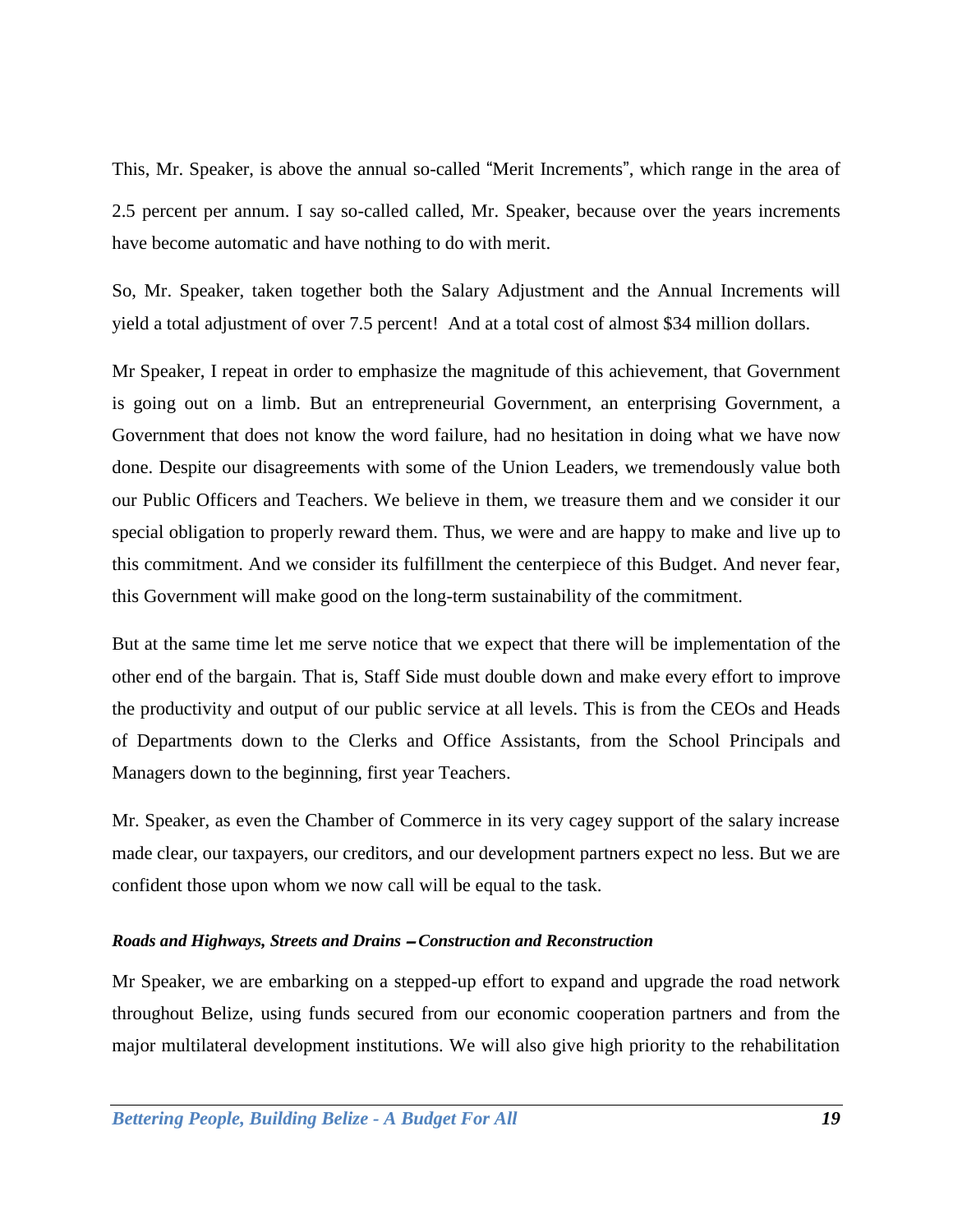and concreting of streets and drains in the main Towns and Villages using funding from the PetroCaribe Facility. And we will as well provide resources for the upgrading of feeder roads countrywide. This last should help to, among other things, lower the costs of transporting our agricultural products to the processing facilities and ultimately to market destinations.

### <span id="page-19-0"></span>*Health Care*

As we roll out the hugely successful NHI programme – moving next to Corozal – the Ministry of Health will continue to construct a solid foundation of primary care even as we build our capacity to treat heart disease, kidney disorders, cancers and trauma

### <span id="page-19-1"></span>*Education*

In this budget, we will continue to implement reforms in education financing and we will continue to provide resources for teacher education, curriculum development, and early childhood learning. At the secondary level we will, as I earlier indicated, earmark funds to assist deserving secondary school students to pay fees for the all important CXC exams. And Mr. Speaker, we will now pay even more monitoring attention to improved education quality and output.

## <span id="page-19-2"></span>*Citizen Security*

Citizen Security remains an over-arching priority of this Government, and resources have been identified to continue the youth and community transformation programs aimed at improving the social conditions of those at risk and those most vulnerable. We are also committed to improve the capacities of the security services (the Police, BDF, and the Coast Guard) through new intakes of recruits and the provision of more and better equipment for these three branches of our forces.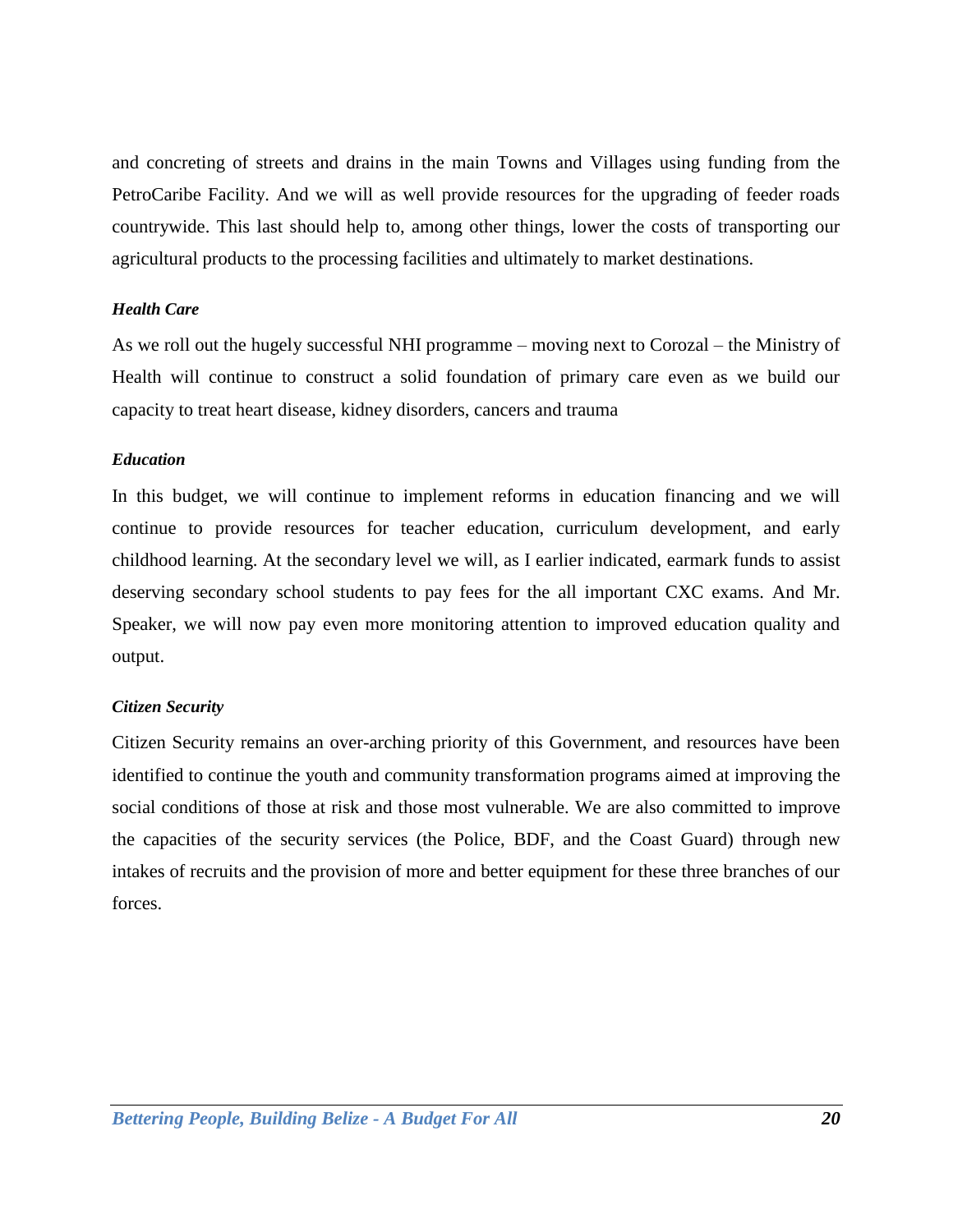# <span id="page-20-0"></span>**SUMMARY OF THE DRAFT ESTIMATES FOR FISCAL YEAR 2014/2015**

The proposed Budget targets a preliminary Primary Surplus of 1.0 percent of GDP and an Overall Deficit of 1.7 percent of GDP. Total Expenditure is estimated at \$1.0 *billion* while Total Revenue and Grants are projected at \$956 million. When taken together, this results in the projected Overall Deficit of \$57 million, the equivalent of 1.7 percent of GDP.

To this figure we must add a further \$70 million for Loan Amortization requirements, and so arrive at the Total Financing Needs of \$127 million.

| Summary of Budget Estimates, FY 2013/2014 to FY 2016/2017 |           |                  |                 |                 |
|-----------------------------------------------------------|-----------|------------------|-----------------|-----------------|
|                                                           |           |                  |                 | Bz\$million)    |
|                                                           | Projected | Draft            |                 |                 |
|                                                           | Outturn   | <b>Estimates</b> | <b>FORECAST</b> | <b>FORECAST</b> |
|                                                           | 2013/2014 | 2014/2015        | 2015/2016       | 2016/2017       |
| <b>Total Revenue and Grants</b>                           | 900.6     | 956.1            | 981.7           | 1,016.9         |
| <b>Total Expenditure</b>                                  | 974.6     | 1,013.2          | 882.3           | 884.4           |
| <b>Primary Balance</b>                                    | 32.9      | 35.3             | 191.7           | 224.7           |
| As % of GDP                                               | 1.0%      | 1.0%             | 5.5%            | 6.2%            |
| <b>Overall Surplus/(Deficit)</b>                          | (74.0)    | (57.1)           | 99.3            | 132.4           |
| As % of GDP                                               | $-2.3%$   | $-1.7%$          | 2.8%            | 3.6%            |
| Amortization                                              | (63.0)    | (69.4)           | (74.4)          | (74.4)          |
| <b>Financing Requirement</b>                              | (137.0)   | (126.5)          | 24.9            | 58.0            |
| <b>GDP</b> in current market prices                       | 3,232     | 3,363            | 3,499           | 3,640           |

These financing needs will be met from the following sources:

- Disbursement of \$48 million from Loans already contracted with our multi-lateral development partners to fund our Capital III Expenditure Program;
- Disbursement of \$20 million in budget support financing from the Republic of China (Taiwan) under the on-going bilateral economic cooperation program; and
- A further draw-down of PetroCaribe financing in the amounts of \$59 million.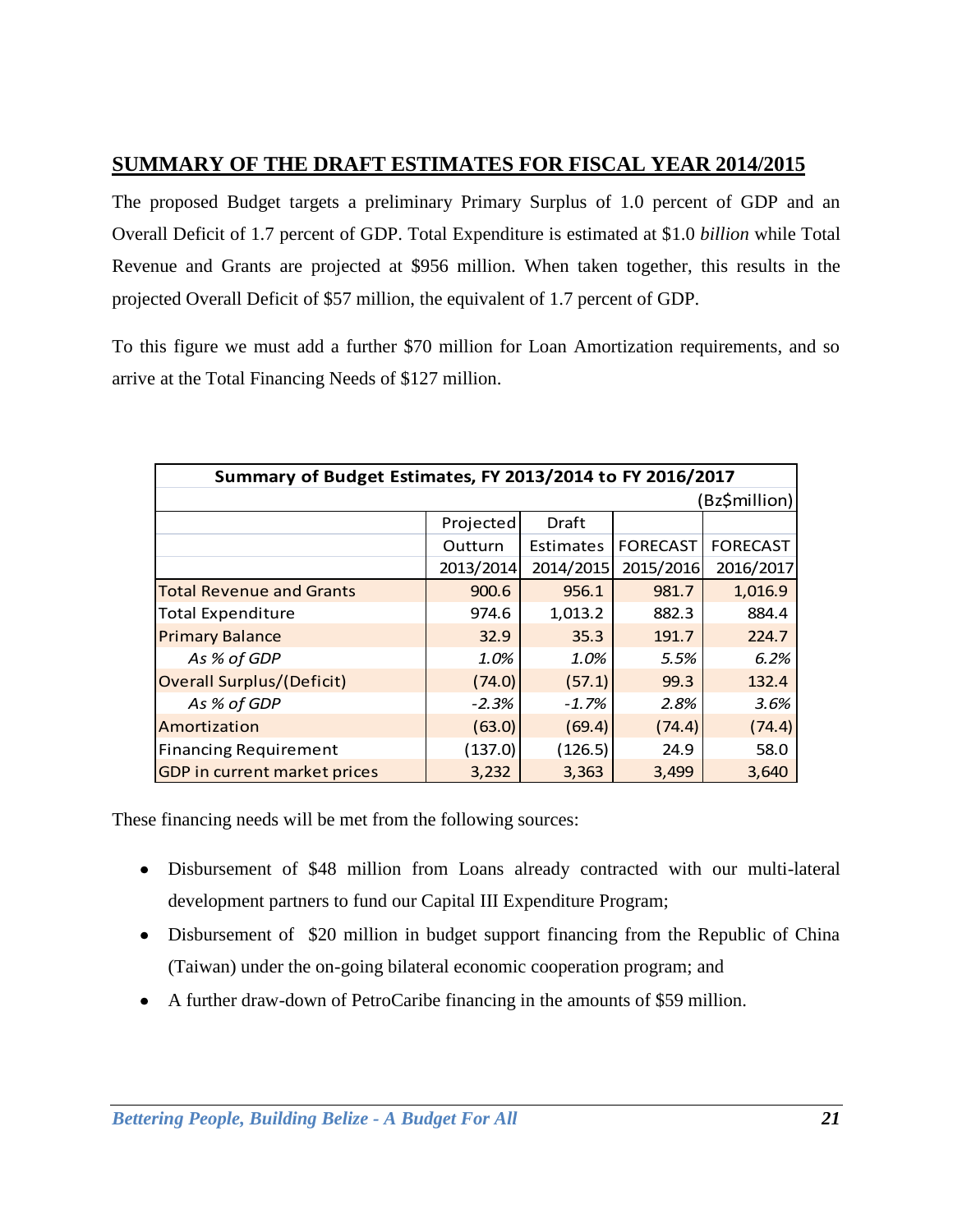I should point out Mr. Speaker that the Government is aggressively seeking to attract foreign direct investment into our country. Accordingly, we are in contact with our cooperation partners to share with us human and financial capital, scholarship and other educational and training opportunities, modern technology and best management practices. We consider these to be essential inputs for the successful modernization of our nation.

### <span id="page-21-0"></span>**ESTIMATES OF REVENUE 2014/2015**

The Draft Estimates has total Revenue and Grants amounting to \$956 million for FY 2014/2015 and this is comprised of \$905 million in Recurrent Revenue, \$5 million in Capital Revenue and \$46 million in Grants.

| Summary of Revenue and Grants, FY 2013/2014 to FY 2016/2017 |           |           |                 |                 |
|-------------------------------------------------------------|-----------|-----------|-----------------|-----------------|
|                                                             |           |           |                 | Bz\$ million)   |
|                                                             | Projected | Draft     |                 |                 |
|                                                             | Outturn   | Estimates | <b>FORECAST</b> | <b>FORECAST</b> |
|                                                             | 2013/2014 | 2014/2015 | 2015/2016       | 2016/2017       |
| <b>Total Revenue and Grants</b>                             | 900.6     | 956.1     | 981.7           | 1,016.9         |
| <b>Total Revenue</b>                                        | 860.6     | 910.1     | 935.7           | 970.9           |
| <b>Current Revenue</b>                                      | 855.5     | 904.9     | 930.3           | 965.3           |
| Tax Revenue                                                 | 747.4     | 784.1     | 817.6           | 852.6           |
| <b>Taxes on Income &amp; Profits</b>                        | 240.7     | 250.8     | 260.9           | 271.5           |
| <b>Taxes on Property</b>                                    | 5.9       | 5.9       | 6.0             | 6.1             |
| <b>Taxes on Goods &amp; Services</b>                        | 301.3     | 315.3     | 329.2           | 343.8           |
| <b>International Trade &amp; Transactions</b>               | 199.6     | 212.1     | 221.5           | 231.3           |
| <b>Non-Tax Revenue</b>                                      | 108.0     | 120.8     | 112.7           | 112.7           |
| Property Income                                             | 15.3      | 15.5      | 15.1            | 14.8            |
| Licenses                                                    | 14.3      | 15.2      | 15.5            | 15.9            |
| Royalties                                                   | 38.0      | 45.7      | 45.5            | 45.4            |
| <b>Ministries &amp; Departments</b>                         | 39.4      | 35.4      | 34.4            | 34.5            |
| Repayment of old loans                                      | 1.1       | 9.2       | 2.2             | 2.2             |
| <b>Capital Revenue</b>                                      | 5.1       | 5.2       | 5.4             | 5.5             |
| Grants                                                      | 40.0      | 46.0      | 46.0            | 46.0            |

Mr. Speaker, I stress again that in projecting an increase in recurrent revenues we expect a boost in collection efforts from the main tax sources, and robust performance of the re-acquired registries. This ought to compensate for the continued decline in petroleum revenues and also a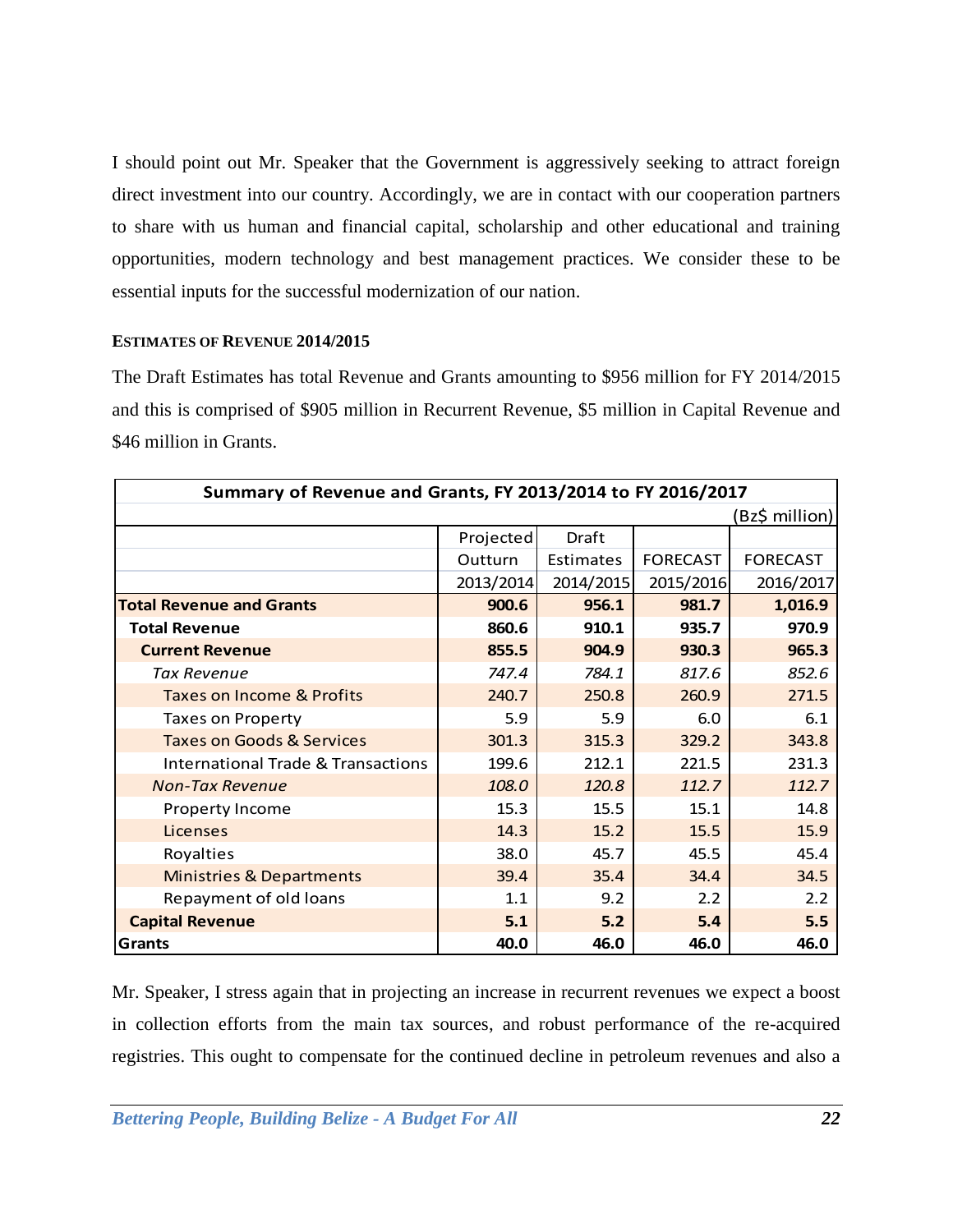sharp fall-off in inflows from the Repayment of Old Loans, some of which have been fully liquidated in the course of the fiscal year.

Mr. Speaker, it is worthwhile to note, regarding the decline in oil production, that there are a number of exploratory wells planned in new blocks across the country. Furthermore, there is still hope that the recent show in the North West will prove to be extractable in commercial quantities. Indeed, another appraisal well is being dug by Maranco this very month. But the hard reality is that we currently do not have any new production. Therefore we are doing the prudent thing and assuming that there will be no additional revenue from this sector in the coming year.



**Chart 1: Sources of Government's \$905 million Revenue in FY 2014/15**

## <span id="page-22-0"></span>**ESTIMATES OF RECURRENT EXPENDITURE 2014/2015**

The Draft Estimates of Recurrent Expenditure is proposing a total of \$822 million in recurrent expenditure up by \$42 million over the projected outturn of \$780 million for FY 2013/14. Of this proposed amount, some \$332 million is for Personal Emoluments, \$58 million for Pensions,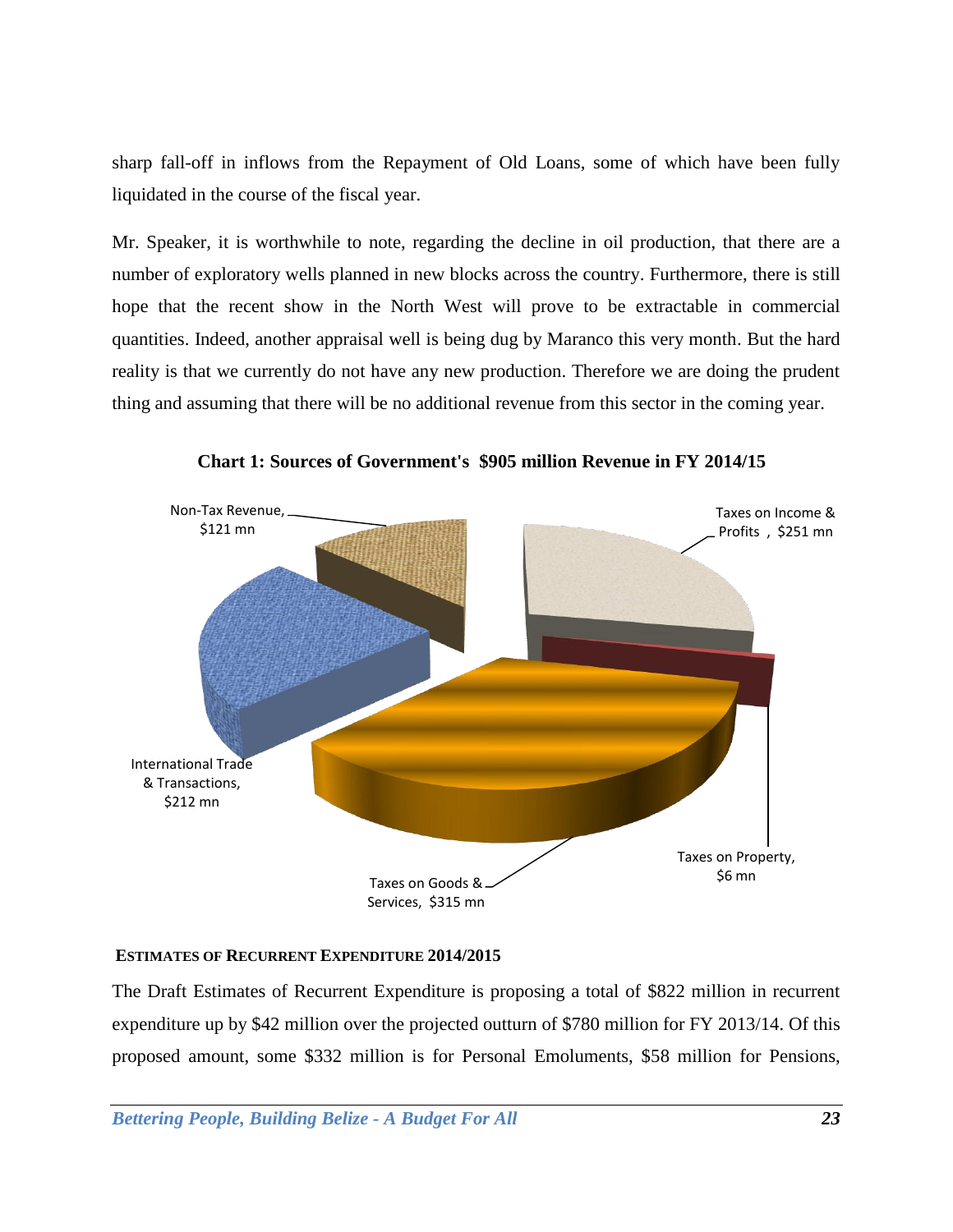\$197 million for Goods and Services, \$143 million for Subsidies and Current Transfers, and \$92 million for Interest Payments on Debt. As much of the Current Transfers is to the Education Sector, used in turn to pay wages by the grant-aided institutions, it would be safe to say that of the \$822 million in current expenditure, approximately \$460 million or some 53 percent is used to fund wage or wage-related expenditure, including pensions. This means, in regards to current revenue, that fully 51 percent of every dollar is used for this purpose.

| Summary of Expenditure, FY 2013/2014 to FY 2016/2017 |           |           |                 |                 |
|------------------------------------------------------|-----------|-----------|-----------------|-----------------|
| (Bz\$ million)                                       |           |           |                 |                 |
|                                                      | Projected | Draft     |                 |                 |
|                                                      | Outturn   | Estimates | <b>FORECAST</b> | <b>FORECAST</b> |
|                                                      | 2013/2014 | 2014/2015 | 2015/2016       | 2016/2017       |
| <b>Total Expenditure</b>                             | 974.6     | 1,013.2   | 882.3           | 884.4           |
| <b>Current Expenditure</b>                           | 780.2     | 821.8     | 786.6           | 796.9           |
| <b>Wages and salaries</b>                            | 312.0     | 332.4     | 363.2           | 370.6           |
| Pensions                                             | 54.8      | 57.8      | 59.7            | 61.6            |
| <b>Goods and services</b>                            | 173.0     | 196.5     | 210.4           | 211.1           |
| Subsidies and current transfers                      | 133.5     | 142.8     | 61.0            | 61.3            |
| Interest payments & other charges                    | 107.0     | 92.3      | 92.3            | 92.3            |
| <b>Capital Expenditure &amp; Net Lending</b>         | 194.4     | 191.4     | 95.7            | 87.5            |
| Capital II                                           | 105.1     | 105.9     | 44.8            | 44.8            |
| Capital III                                          | 86.2      | 82.4      | 47.8            | 39.7            |
| <b>Net lending</b>                                   | 3.1       | 3.1       | 3.0             | 2.9             |
| Amortization                                         | (63.0)    | (69.4)    | (74.4)          | (74.4)          |

## <span id="page-23-0"></span>**ESTIMATES OF CAPITAL EXPENDITURE 2014/2015**

Mr. Speaker, my Government is proposing to allocate some \$191 million to its capital program in the upcoming fiscal year, made up of some \$106 million in locally funded Capital II expenditure and some \$82 million in the externally funded Capital III expenditure.

The continuing priority will of course be on the upgrading of Roads, Streets and Drains. In Toledo works will be completed on the Southern Highway between Big Fall and the Belize/Guatemala Border. In the West we will advance on the New Macal River Crossing, and in the North on the construction of the new facilities at the Santa Elena Border. Feeder Road Rehabilitation will take place countrywide, and the Northside Flood Mitigation Project will start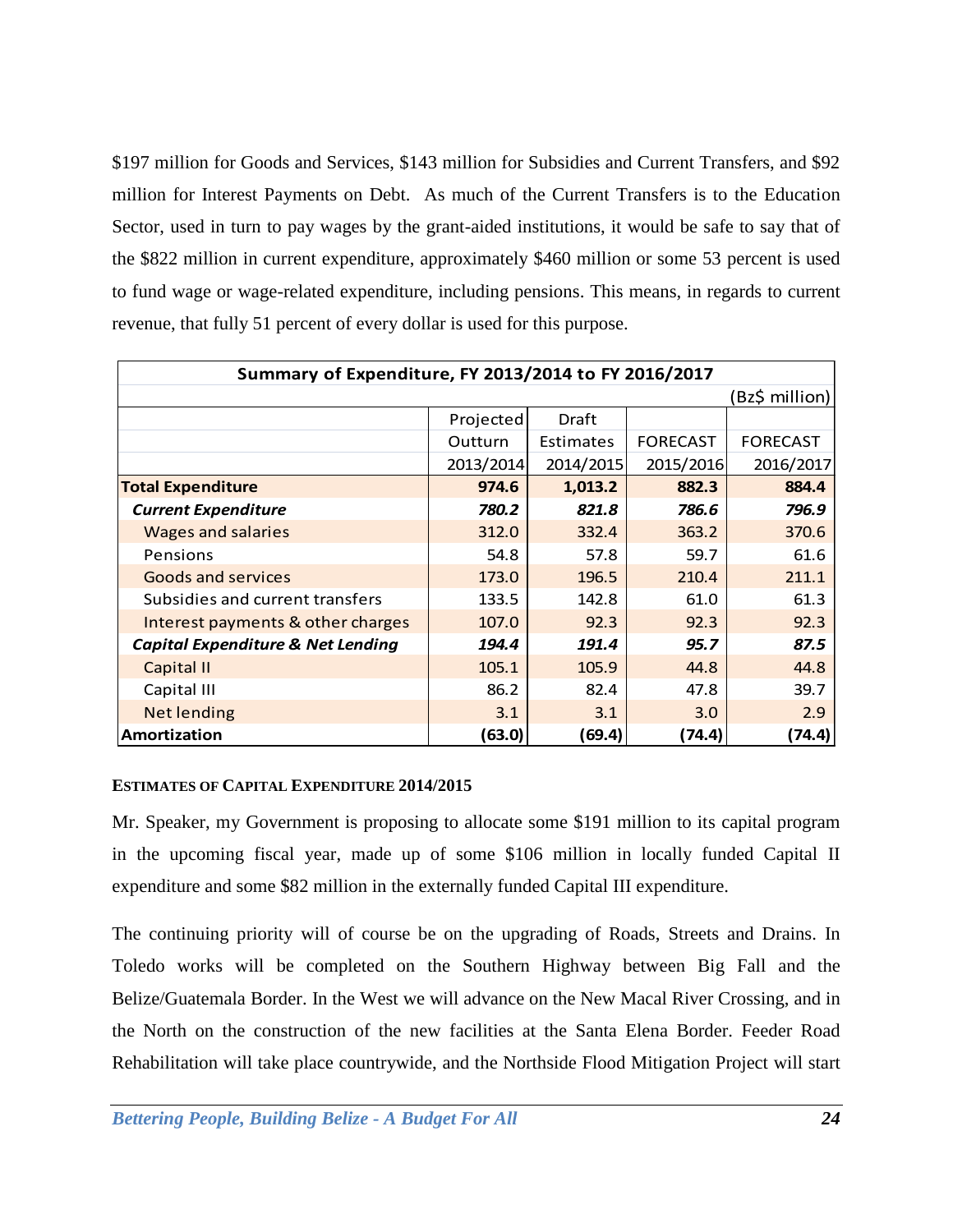and the Southside Poverty Alleviation Project continue in Belize City. All of these are donorfinanced on concessional terms.

Separately, Mr Speaker, we are allocating the sum of \$10 million for the commencement of the National Primary Road Rehabilitation Project.

Mr. Speaker, we have not forgotten the social sector and the commitment to it by which this Government lives. Thus you will find in the Budget Book that substantial allocations have also been made to the Youth and Community Transformation Project, to the Community Action for Public Safety Project, to Health Reform and Education Policy Reform.

Mr. Speaker, I concede - indeed I boast - that these numbers are big, ambitious. But in fact they are well within our ability to implement this coming fiscal year, and we are certain that we will do so. The capacity constraints of the past are long gone and to prove the point I refer to the fact that the outturn for the current year shows that we achieved, and even exceeded, the global Capital III spending targets.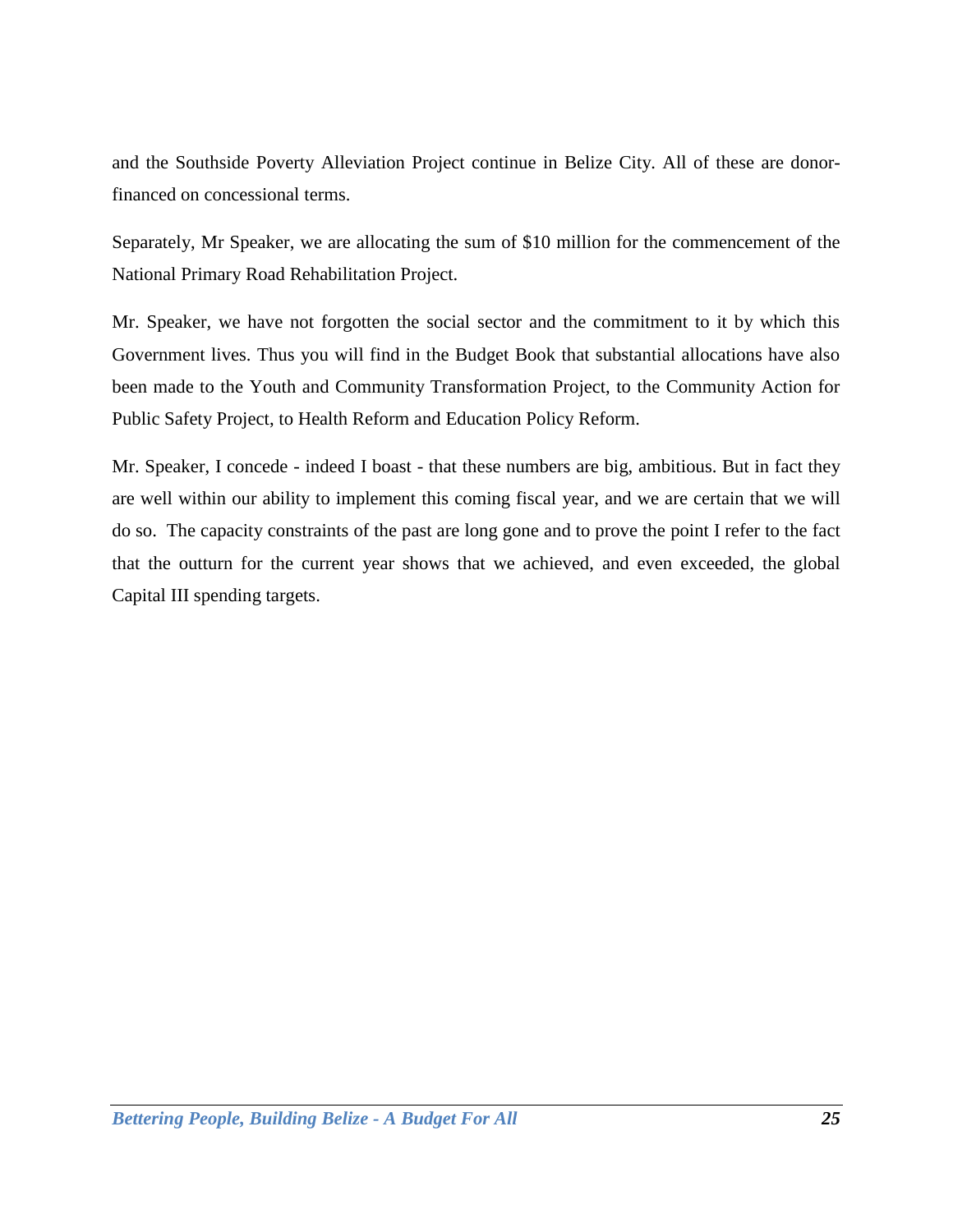# <span id="page-25-0"></span>**CONCLUSION**

#### Mr. Speaker,

I believe that I have been able to demonstrate that this is a good Budget. It speaks to an economy that, looking ahead to citrus and other agriculture recovery, unprecedented Government spending, continued tourism advances, and the real possibility of new oil finds, will be broadly in balance. And that is the objective in modern times: to balance the economy, not the Budget. Gone is the era when economics were premised on Mr Micawber's formula: "Annual income twenty pounds, annual expenditure nineteen and six, result happiness. Annual income twenty pounds, annual expenditure twenty pounds ought and six, result misery." Now a country can spend more than it earns because of the availability of debt as an instrument to fund investment and construct the pillars for accelerated growth. Of course we have not thrown away Charles Dickens just to embrace Oscar Wilde, who famously said that anyone who lives within their means suffers from a lack of imagination. But it is okay, and indeed desirable, to borrow sustainably. And fiscal deficits are fine within certain limits, sticking to accepted benchmarks. When, therefore, this Administration is able to borrow at 1 percent over twenty years and do all else to drive growth and development, you will forgive us for feeling that we've found the elixir to turn what Carlyle referred to as 'the dismal science' into a fine art.

Mr Speaker, today is the anniversary of the second incarnation of the UDP Government, and marks the sixth year of our continuing Administration. To show just how far we have come and just how well we have done, let me compare it to when the PUP reached its six-year mark.

In September of 2004 the Said Musa Administration, after being in office since 1998, was compelled to admit that their government's fiscal deficit was a staggering 9 percent of GDP. Furthermore, the DFC was broke, bankrupted by hundreds of millions in crony loans including the infamous, one-day, 30 million dollar Novelo transaction. Tens of millions of SSB funds had been committed to bogus mortgage securitization schemes, especially to Glenn Godfrey/Intelco companies. And in those six years between 1998 and 2004, the Administration had quadrupled the public debt from under \$560 million to over \$2 billion. This they did by engaging in high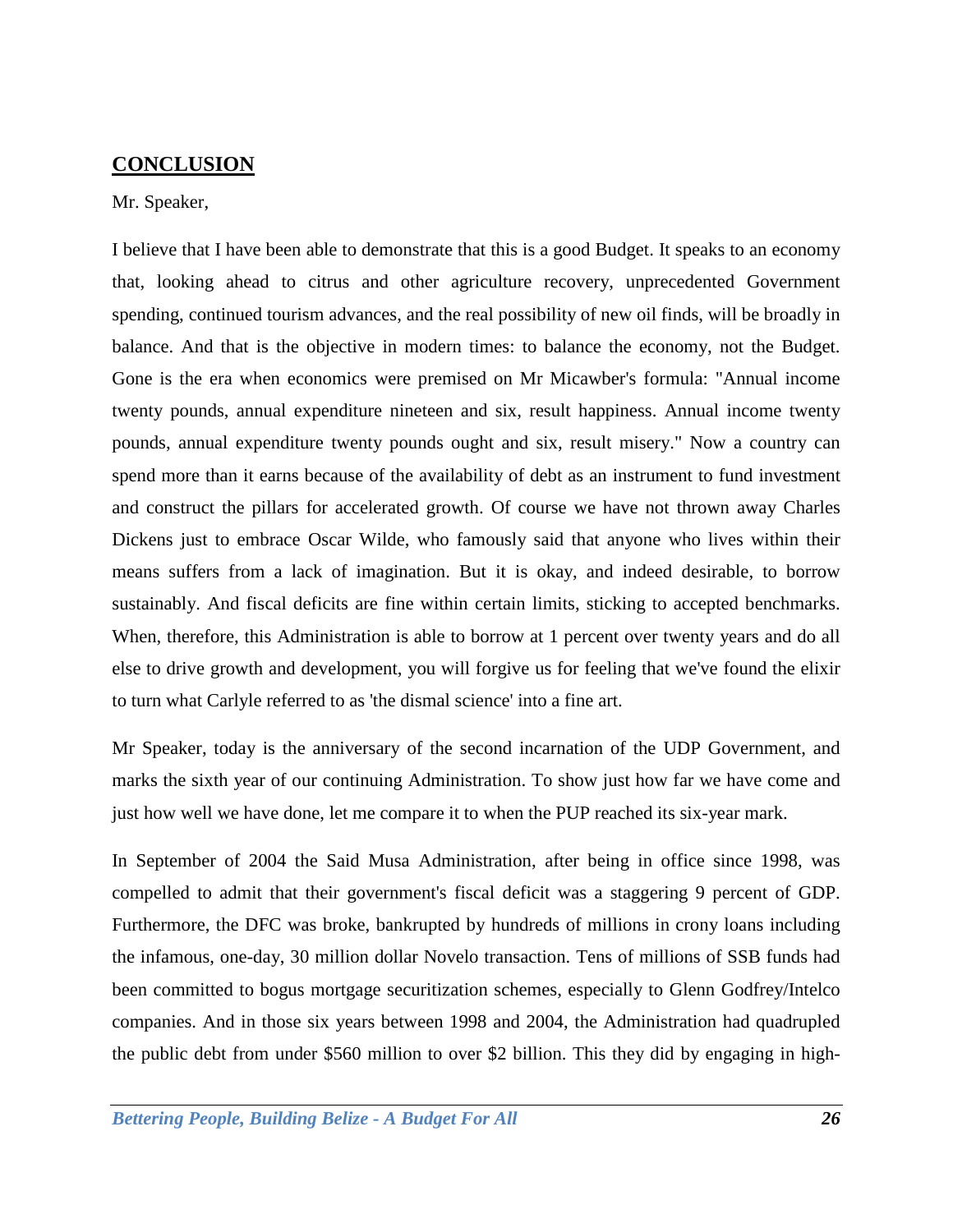cost commercial borrowing from the likes of RBTT and Bear Stearns, with stratospheric effective interest rates of as much as 20 percent per annum. All this was why, soon after, there was a public revolt against massive new tax measures including the re-imposition of VAT disguised as GST.

The increments of those same Teachers demonstrating today, and of the Public Officers, were frozen. Capital expenditure shrank, social sector spending was rolled back, the IFIs shut off lending to Belize and of course we no longer had access to commercial borrowing. In a matter of months the Administration would have to declare a debt default, unleashing upon us the Super Bond monster. And, finally, there were those scandalous secret Accommodation Agreements and Tax Exemptions signed by the then Prime Minister and then Attorney General, and later described by the CCJ as malignant tumors.

Compare and contrast, Mr Speaker, our 2014 to their 2004 and you will see why there is zero chance that those clamouring for elections will be returned to Government anytime soon. Despite the twin handicaps of a sickly economy inherited by us from the PUP in 2008 and the epic global crisis of 2008/2009, this Administration has guided Belize through 5 consecutive years of growth. And this without incurring a single dollar of their type of expensive commercial debt.

The DFC, revived by the UDP, has returned to profitability with a robust lending portfolio for agriculture, small businesses, homeowners and students. SSB's resources are invested prudentially and in the national interest, as is witnessed by the proposed loan to bail out the citrus industry while ensuring a 7 percent return for the Board. Of course, under the UDP there is not a whisper of scandal tainting the activities of either of the two entities.

The Belize dollar currently enjoys historic strength, backed up by an unprecedented \$830 million in foreign reserves. Confidence in Government's fiscal performance and honest custody of the economy has allowed new and plentiful IFI and bilateral flows. The financial system is chock full of liquidity and domestic business access to credit facilitated by a reduction of the weighted average lending rate from 14.3 percent under the PUP to 10.8 percent under the UDP.